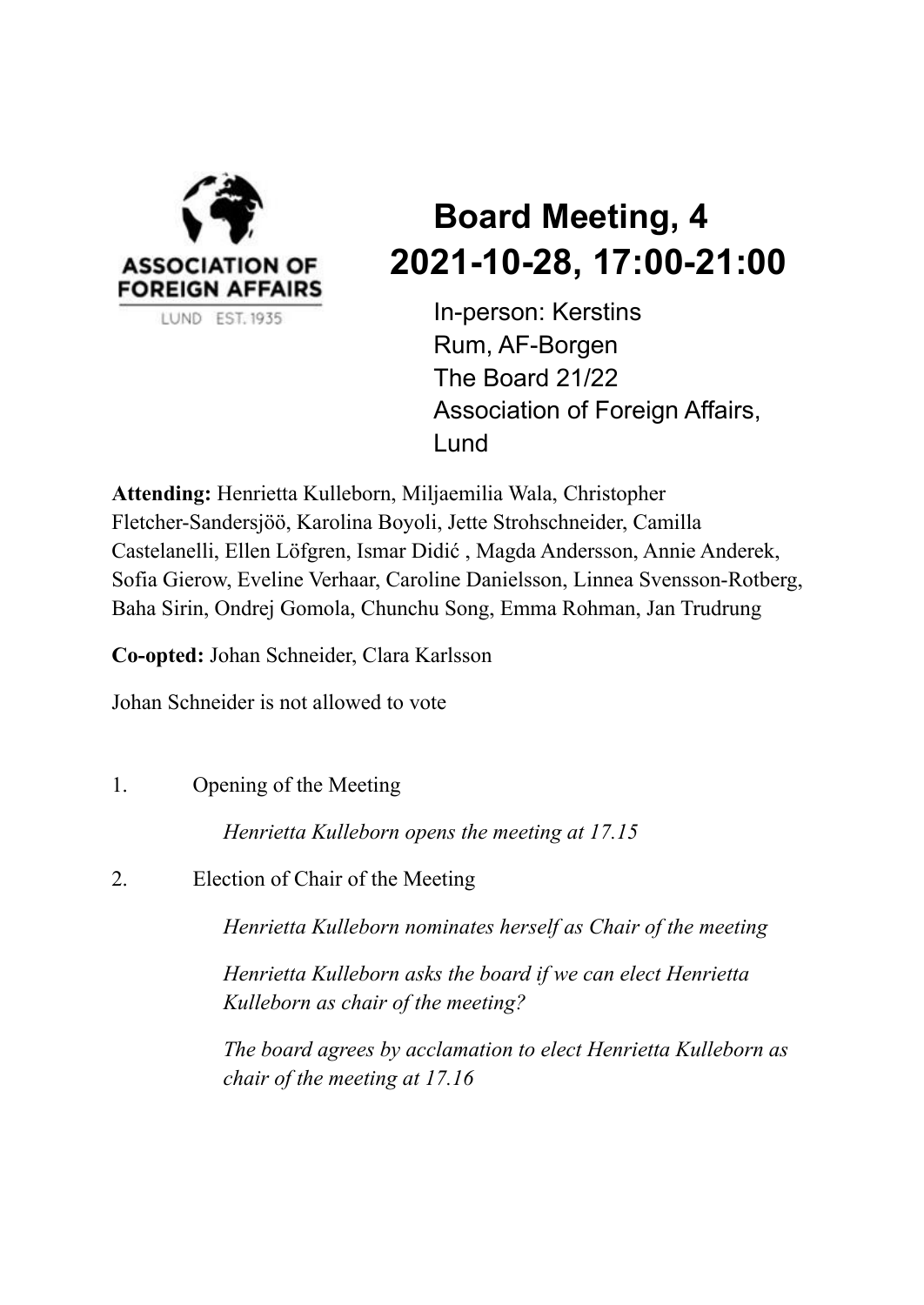3. Election of Secretary of the Meeting

*Henrietta Kulleborn nominates Christopher Fletcher-Sandersjöö as the secretary of the meeting*

*Henrietta Kulleborn asks the board if we can elect Christopher Fletcher-Sandersjöö as secretary of the meeting?*

*The board agrees by acclamation to elect Christopher Fletcher-Sandersjöö as secretary of the meeting at 17.16*

4. Election of Attesters and Vote Counters of the Meeting

*Jan Trudrung and Nicolas Jendi nominates themselves as attestors and vote counters*

*Henrietta Kulleborn asks if the board can go into decision?*

*The board agrees by acclamation to go into decision*

*Henrietta Kulleborn asks the board if we can vote in Jan Trudrung and Nicolas Jenid as vote counters and attesters*

*The board agrees by acclamation to vote in Jan Trudrung and Nicolas Jendi as vote counters and attesters*

5. Approval of the Electoral Roll

*Henrietta Kulleborn asks if we can put the electoral roll at 16?*

*The board agrees by acclamation to set the electoral roll at 16.*

6. Approval of the Agenda

*Henrietta Kulleborn asks if any changes should be made to the agenda*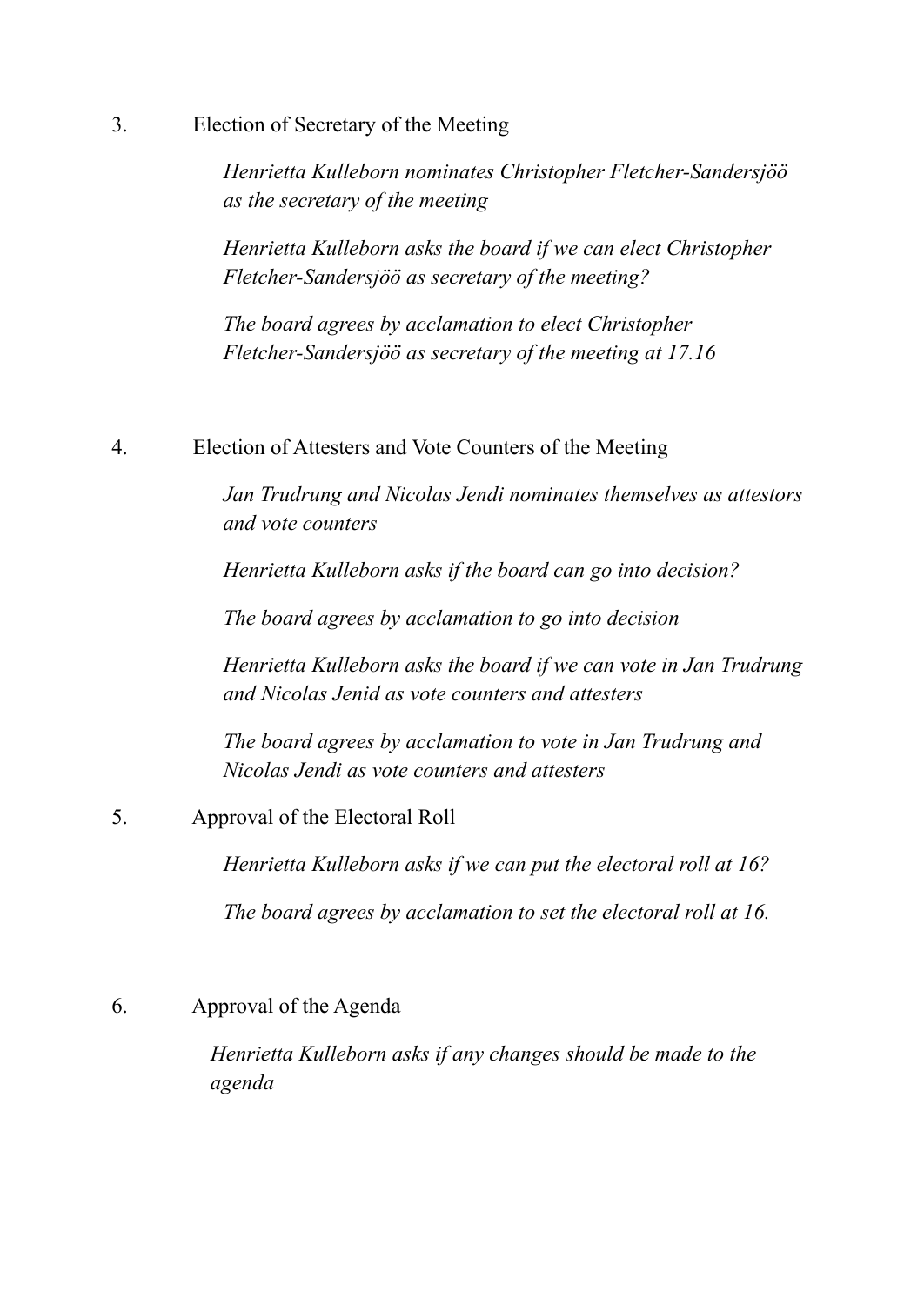*Miljaemilia Wala wants to have a point where we change the signatories from Emma Baker to Jan Trudrung and have a break after point 9.*

*The updated agenda would have the decision about signatories be point 10 and break at point 11.*

*Henrietta Kulleborn asks if the board can agree on the updated agenda?*

*The board agrees by acclamation to update the agenda*

# 7. Decision Point: Ratification of PC Decision

7.1. Crisis Groups Proposal

*Henrietta Kulleborn gives background to the PC-decision. 16 out of 21 voted. 15 for and 1 against.*

*Henrietta Kulleborn asks the board if we can ratify the PC-decision?*

*The board agrees to ratify the PC-decision by acclamation*

8. Discussion Point: Office Hours

*Henrietta Kulleborn gives a short description of this discussion point.*

*Nicolas Jendi asks what type of turnout we had?*

*Henrietta Kulleborn said that not many have gone to the of ice and only those who need something fixed, show up.*

*Miljaemilia Wala said that one hour is enough for of ice hours due to low turnout and afterwork is the preferable option.*

*Clara Karlsson said that 2 years ago of ice hours were on mondays but due to low turnout it was changed to thursday. But it was hard due to restrictions. Moved to digital but low turnout there as well.*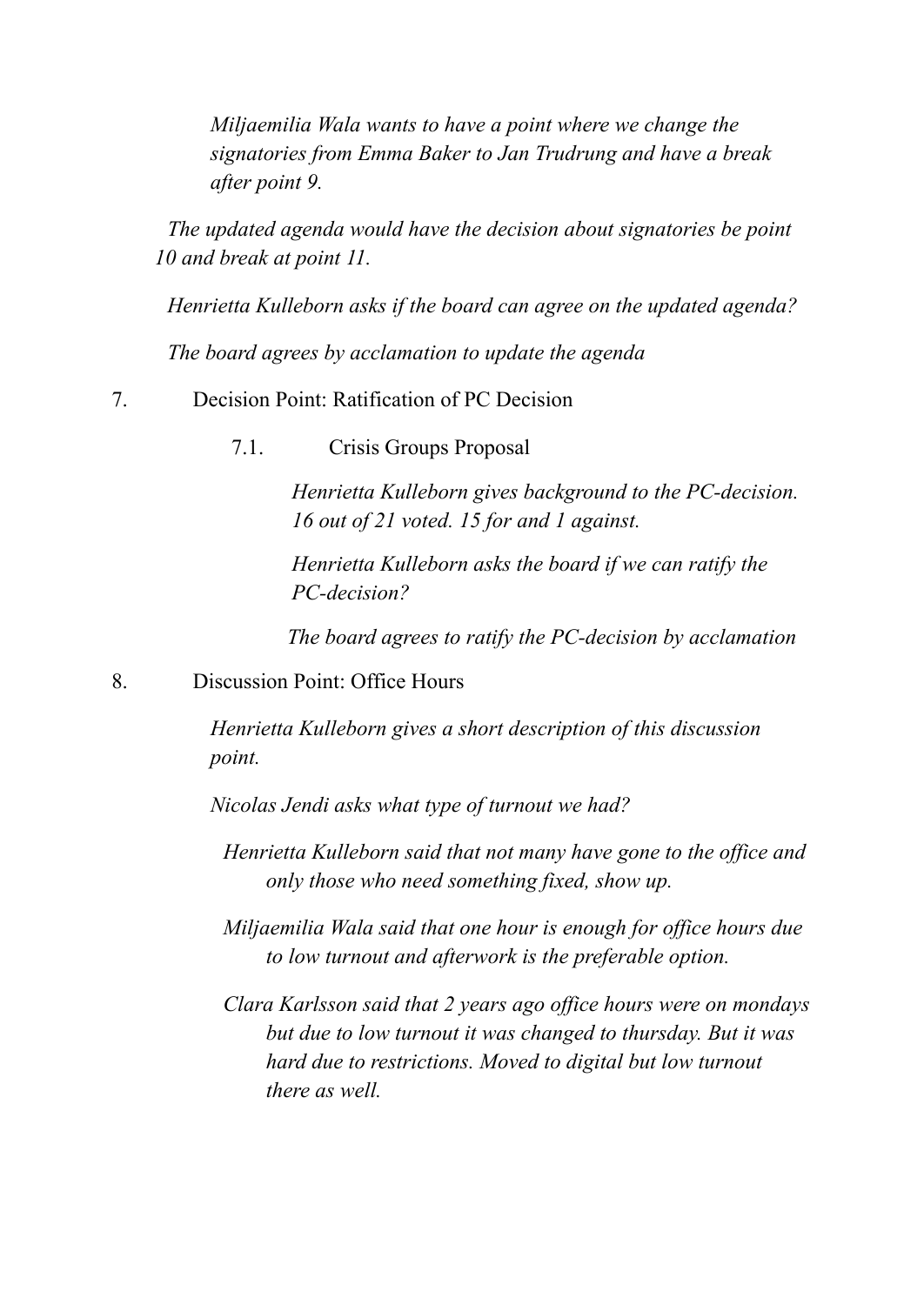- *Eveline Vergaar says that if no one is coming then we should do it for ourselves instead. We should have it maybe once a month and make it a low-key event.*
- *Henrietta Kulleborn agrees that we don't need of ice hours every week, maybe twice a month. It would be nice to have it open for everyone so for example active members can come in and ask questions.*
- *Camilla Castelanelli agrees with after work on Fridays and the amount of times we have them. Shouldnt overlap with UPF work. Camilla wants more info about how it worked previously.*
- *Ellen Löfgren says that the times for of ice hours were between 5-6 and then 6-7*
- *Henrietta Kulleborn says that the one between 6-7 turns to 3 hours due to hanging out becoming popular. Henrietta Kulleborn said later on Fridays is better.*
- *Karolina Boyoli asks if a lot of people attended after work on fridays? Karolina says that after work earlier in the week might be better?*

*Henrietta Kulleborn says that it's a great way for a pre-party. 20 people combined for 2 hours. Henrietta Kulleborn says it's possible to have it another day but what day should we have?*

*Ismar Didić says that Thursdays are the most appropriate due to no committee meetings and Fridays might clash with other plans.*

*Ellen Löfgren suggests changing after-work between Thursdays and Fridays.*

*Nicolas Jendi says that it can be valuable to change between Thursdays and Fridays. If we have a fixed time then it might not incentivise people to show up.*

*Henrietta Kulleborn wonders about PR because they must market of ice hours and might cause issues due to changing times.*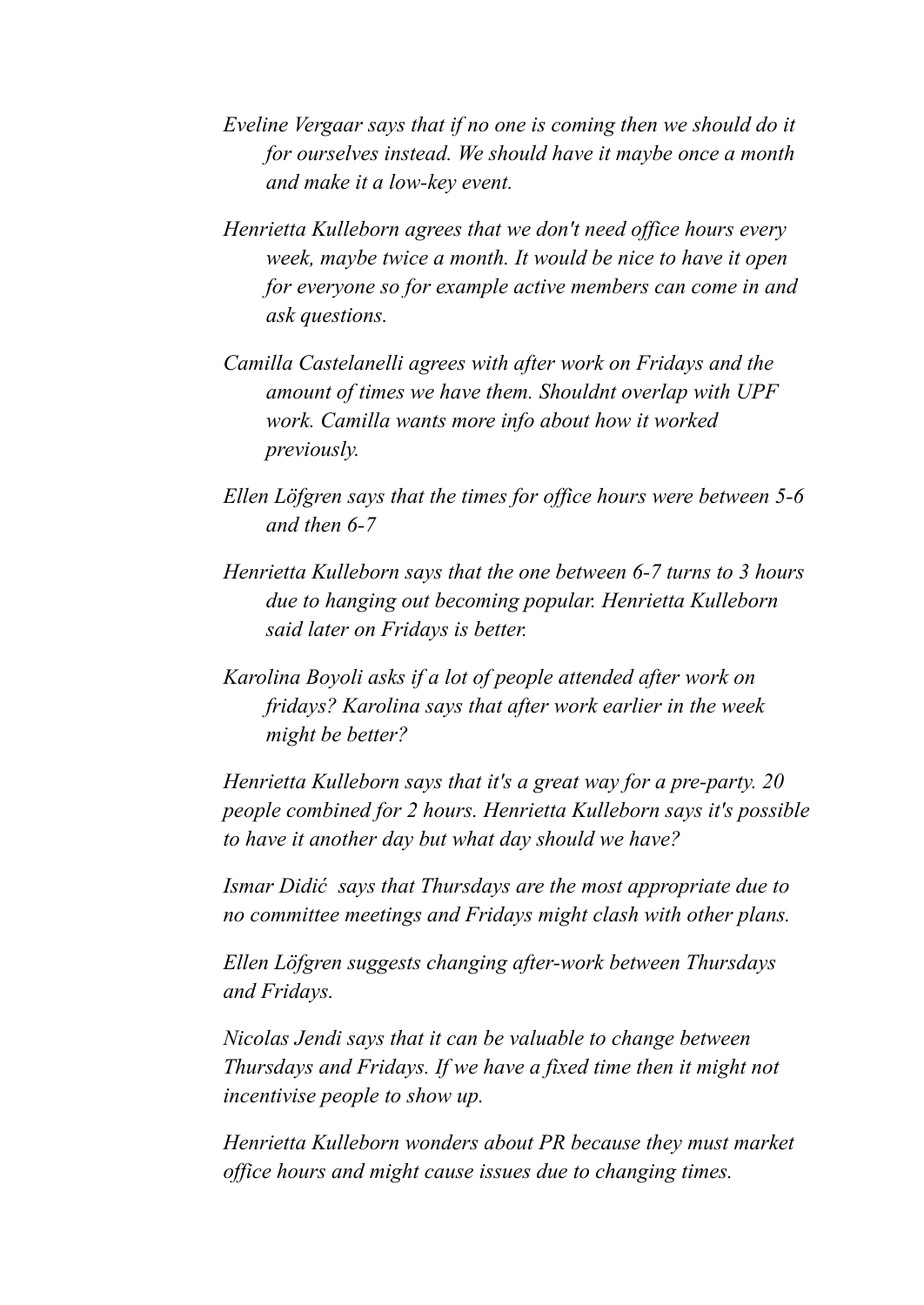*Jette Strohschneider says that as long as we have the information then there are no issues.*

*Camilla Castelanelli agrees with Jette, as long as there is a schedule then it isn't an issue.*

*Jan Trudrung likes the idea of making it a bit more special by changing dates and not having a fixed time. Jan suggests twice a month.*

*Eveline Verhaar says that it shouldn't be marketed as of ice hours and should be after-work. We should decide if we have twice a month then it might be too much with board meetings and committee meetings.*

*Miljaemilia Wala agrees that of ice hours sound boring but after work might confuse people that we are selling alcohol.*

*Rebecca Majewski says that once a month is better to not be competitive with our other events.*

*Ellen Löfgren thinks that it's good if it's branded as after-work and doesn't mind if it's once or twice a month. Ellen Löfgren mentions alcohol free drinks are a nice touch.*

*Henrietta Kulleborn suggests that we need to find a solution. The idea so far is having it once or twice a month. We don't need to be there every time but maybe once per semester.*

*Henrietta Kulleborn asks the board if we should have once a month -*

*The board agrees through a strong majority to have it once a month*

*Henrietta Kulleborn asked the board about changing between thursdays and fridays*

*The board agrees through a majority to have it change between Thursdays and Fridays*

*Henrietta asks the board if afterwork works as a name?*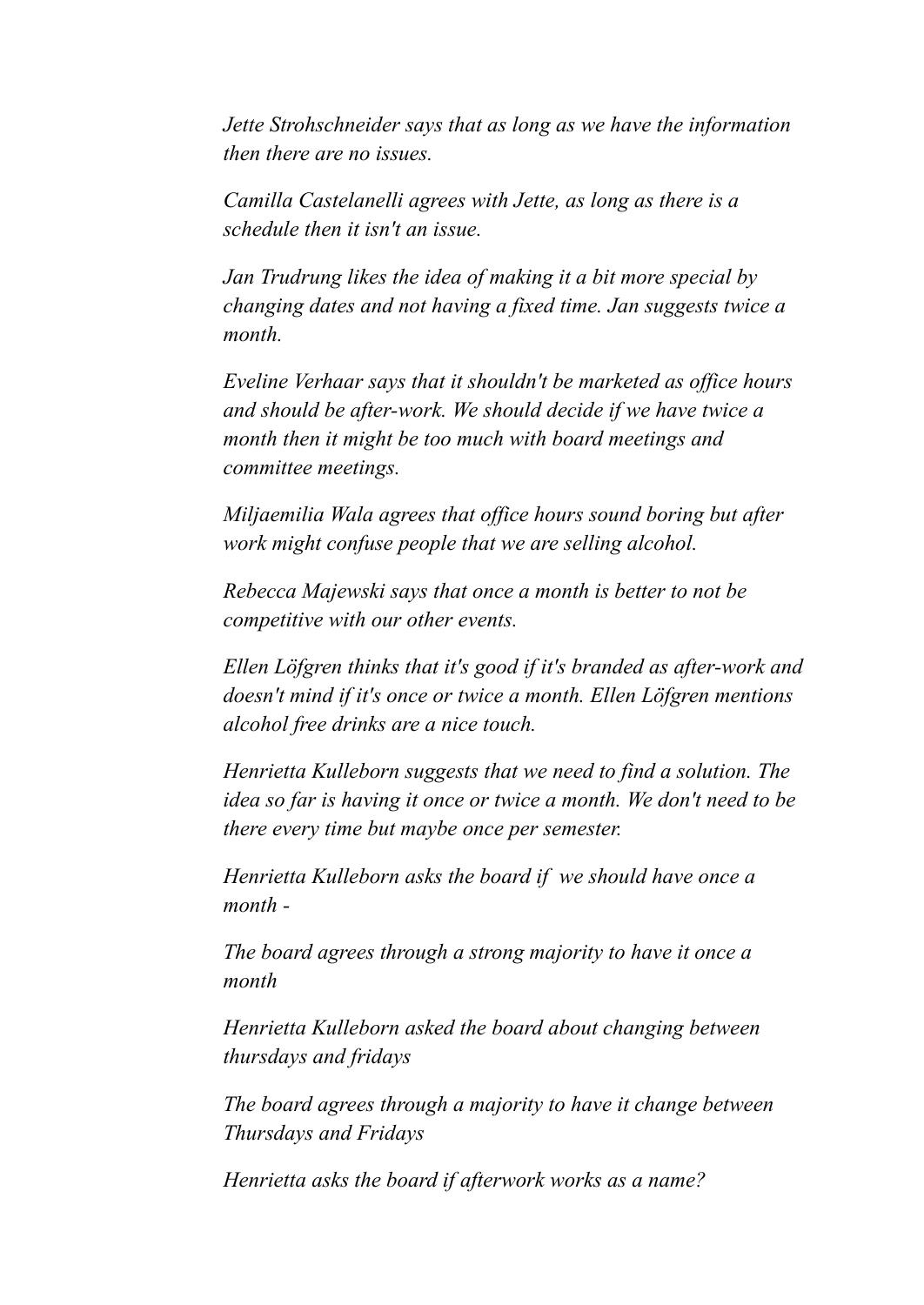*The board agrees through a majority to call it afterwork*

*Miljaemilia Wala asks if we are still having of ice hour duties?*

*Henrietta Kulleborn says yes.*

*Jan Trudrung says that we have after work but the hour before is of ice hours.*

*Henrietta Kulleborn asks if we should we have both after work and of ice hours*

*The board disagrees, with a majority against, to have both of ice hours and after work.*

*Henrietta Kulleborn suggests having afterwork once a month and changing between Thursdays and fridays.*

*Discussion ended by Henrietta Kulleborn.*

9. Discussion Point: Theme Weeks

*Henrietta Kulleborn gives background to this discussion point.*

*What themes should we have?*

*Jette thinks it's a good idea to have a theme week that works well with unity but I am not sure if we have time this semester and something that the next board might have. Theme week once a semester.*

- *Nicolas says that theme week every week is too much but thinks its a good idea. Nicolas is worried about the administration and decision making it takes when there are too many theme weeks.*
- *Karolina boyoli likes Nicolas' idea at skanör about having geographic theme weeks.*
- *Sofia Gierow says that it needs to decide far in advance for their activity committee.*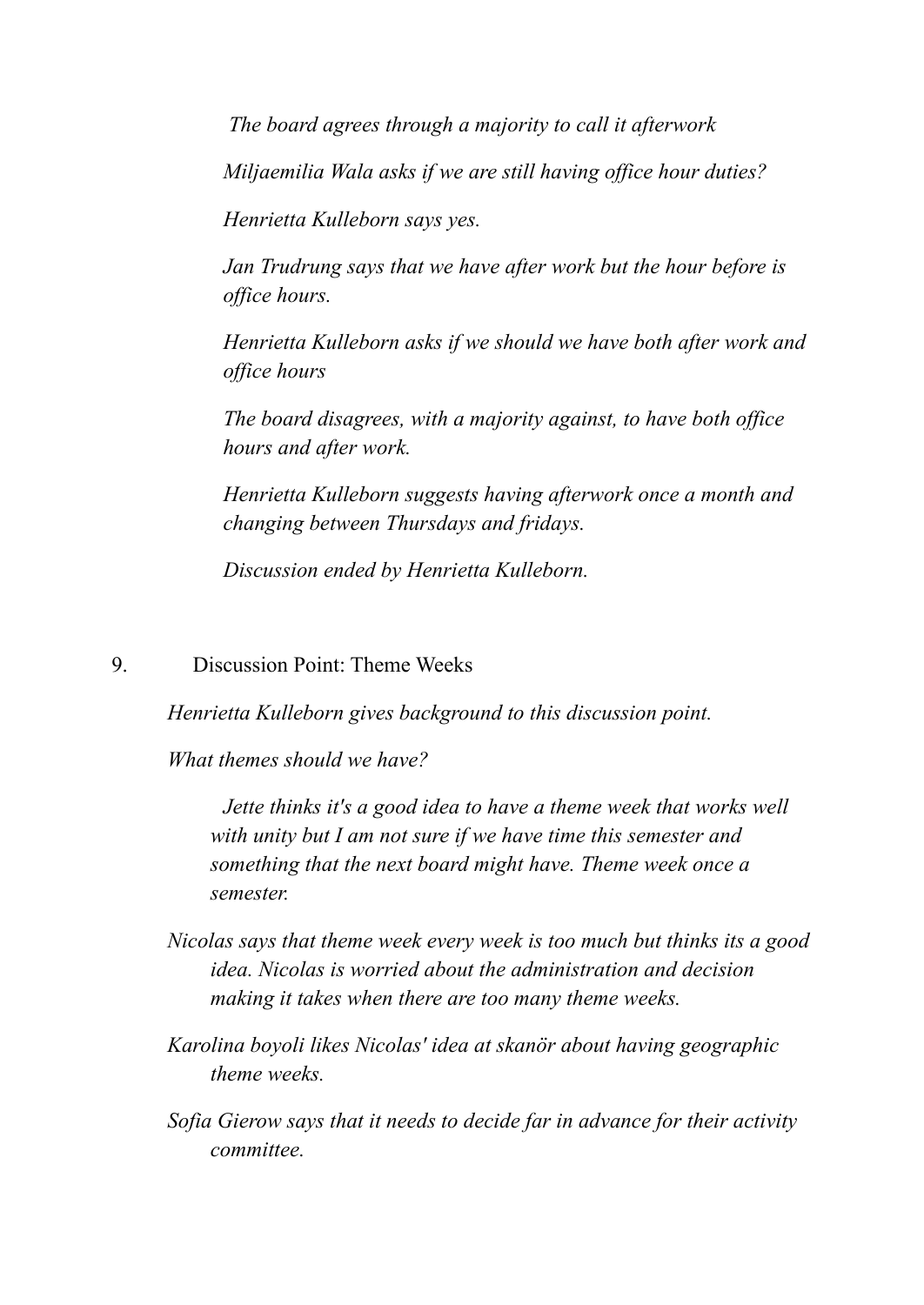*Ellen Löfgren understands it takes time for decision making but we don't need to over complicate everything. Agrees that the geographical theme is good.*

*Ismar Didić asks if these are connected to a grant?*

*Henrietta says that grants aren't needed to be connected but it can be.*

*Johan agrees with theme week.*

- *Jette says that PR needs to have information far in advance to make the graphics. Maybe three weeks before.*
- *Sofia replies to Ellen that it doesn't need to be complicated but still needs planning to make sure that everyone can participate.*
- *Ismar says that it is better to do it next semester as it might be a bit rushed to do it this semester.*
- *Henrietta Kulleborn says if we are having a theme week this semester then it needs to be in december as we don't have time in november. Check with*
- *Jan Trudrung says that a big part of UPF is lectures so needs to make sure that there is a lecture that connects with Lecture as they are prepared far in advance.*
- *Jette says that they are planning to make a promotional video in the next two months which will take a lot of time. Pr might prioritize the video.*
- *Henrietta Kulleborn summarises the discussion*
- *Henrietta Kulleborn wonders if we should vote on which geographical area this board meeting?*
- *The board agrees about deciding on a geographical area.*
- *Nicolas says that south-east Asia as there is a lot of material for this theme week.*
- *Henrietta Kulleborn asks the board if south east asia is good?*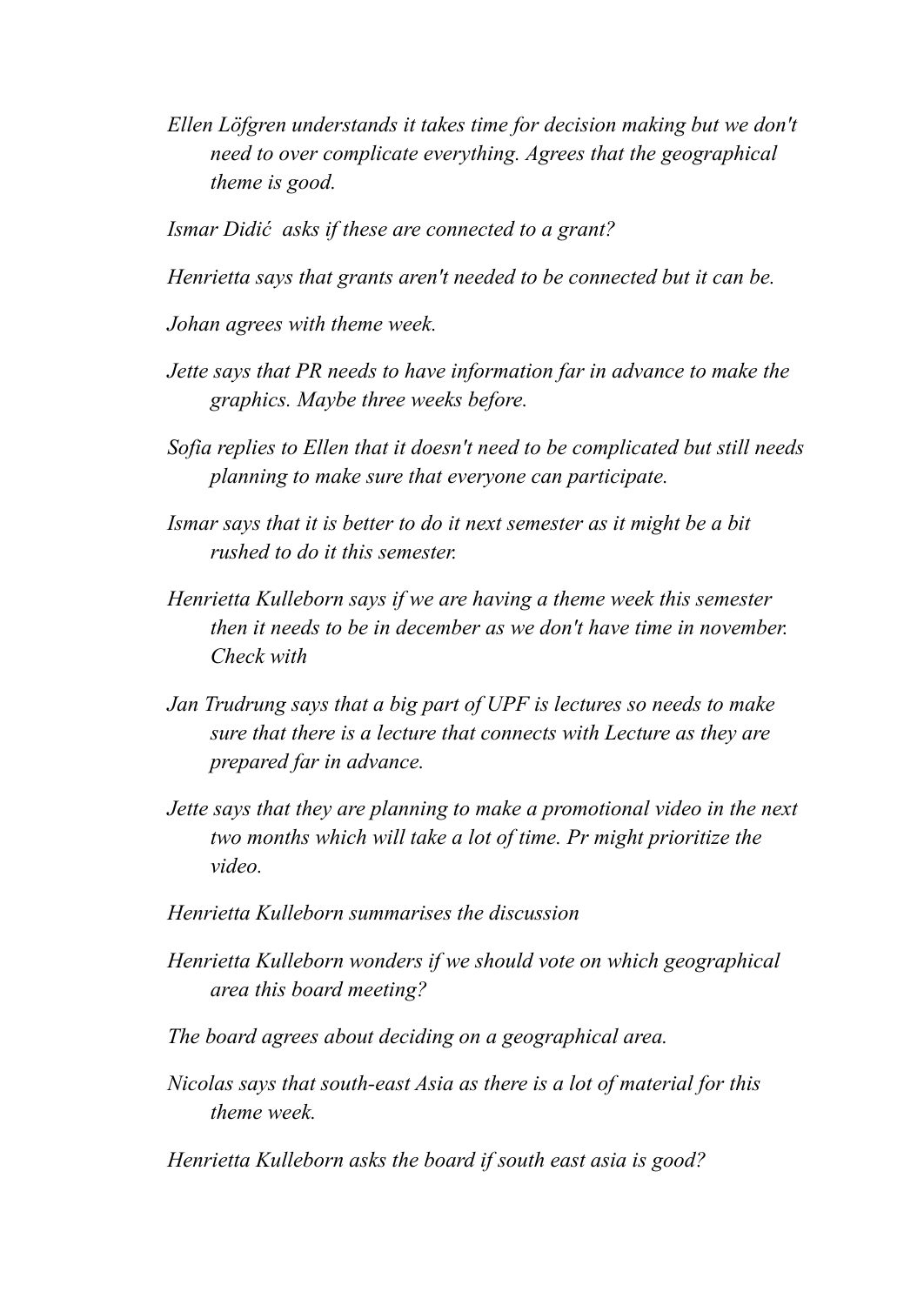*Christopher Fletcher Sandersjöö says that east and southeast asia is a better name?*

*Niolas discuss the names*

10. Decision point: changing Signatories.

*Henrietta Kulleborn propose that the board decides to take away Emma Baker as the signatory of the association and to replace Emma Baker with Jan Trudrung*

*Henrietta Kulleborn proposes to replace Emma Baker with Jan Trudrung as signatories.*

*The board agrees by acclamation to replace Emma Baker with Jan Trudrung as signatories*

# 11. Break

*Miljaemila proposes to have a 5 minute break.*

*Henrietta Kulleborn asks the board if we can have a 5 minute break?*

*The board agrees by acclamation to have a 5 minute break.*

*Henrietta Kulleborn adjourned the meeting at 18.03*

*Henrietta Kulleborn opens the meeting at 18.09*

# 12. Decision Point: Creation of Working Groups

12.1. Senior Collegium

*Christopher Fletcher-Sadnersjöö talks about the working group. Eveline asks what's the point of the senior collegium*

*Henrietta Kulleborn says that the point is to find old members due to someone threw out old paper*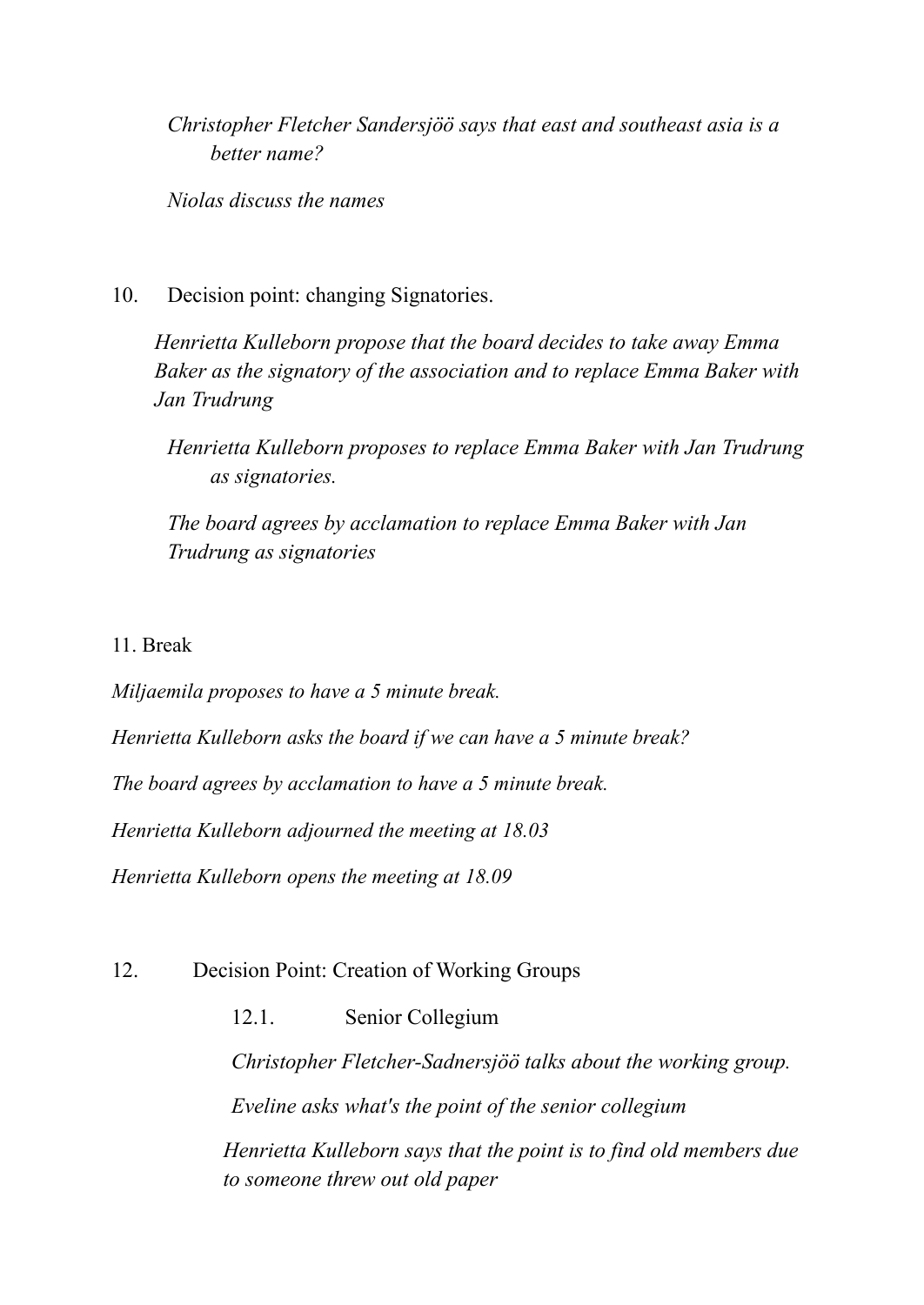*Ellen asks if we need board members to fill the positions of the working group?*

*Henrietta Kulleborn says yes.*

*Jan Trudrung wants to nominate himself*

*Nicolas nominates himself as well.*

*Henrietta Kulleborn asks if the board wants to go into decision?*

*The board agrees by acclamation.*

*Henrietta asks if we can elect Jan Trudrung and Nicolas Jendi to the working group.*

*The board agrees by acclamation to vote them into the working group.*

# 12.2. Recruitment Strategy

*Henrietta Kulleborn gives background to this point.*

*Henrietta Kulleborn wants to finish the recruitment strategy before Christmas.*

*Henrietta Kulleborn opens up the floor for questions and nominations.*

*Karolina Boyoli nominates herself*

*Miljaemila Wala nominates herslef.*

*Ismar Didić nominates himself.*

*Emma Rohman asks how many we need?*

*Henrietta says that there isn't really a limit.*

*Miljaemilia mentions the active members fund and if she proposes to move herself there if Emma wants to be part of the recruitment strategy.*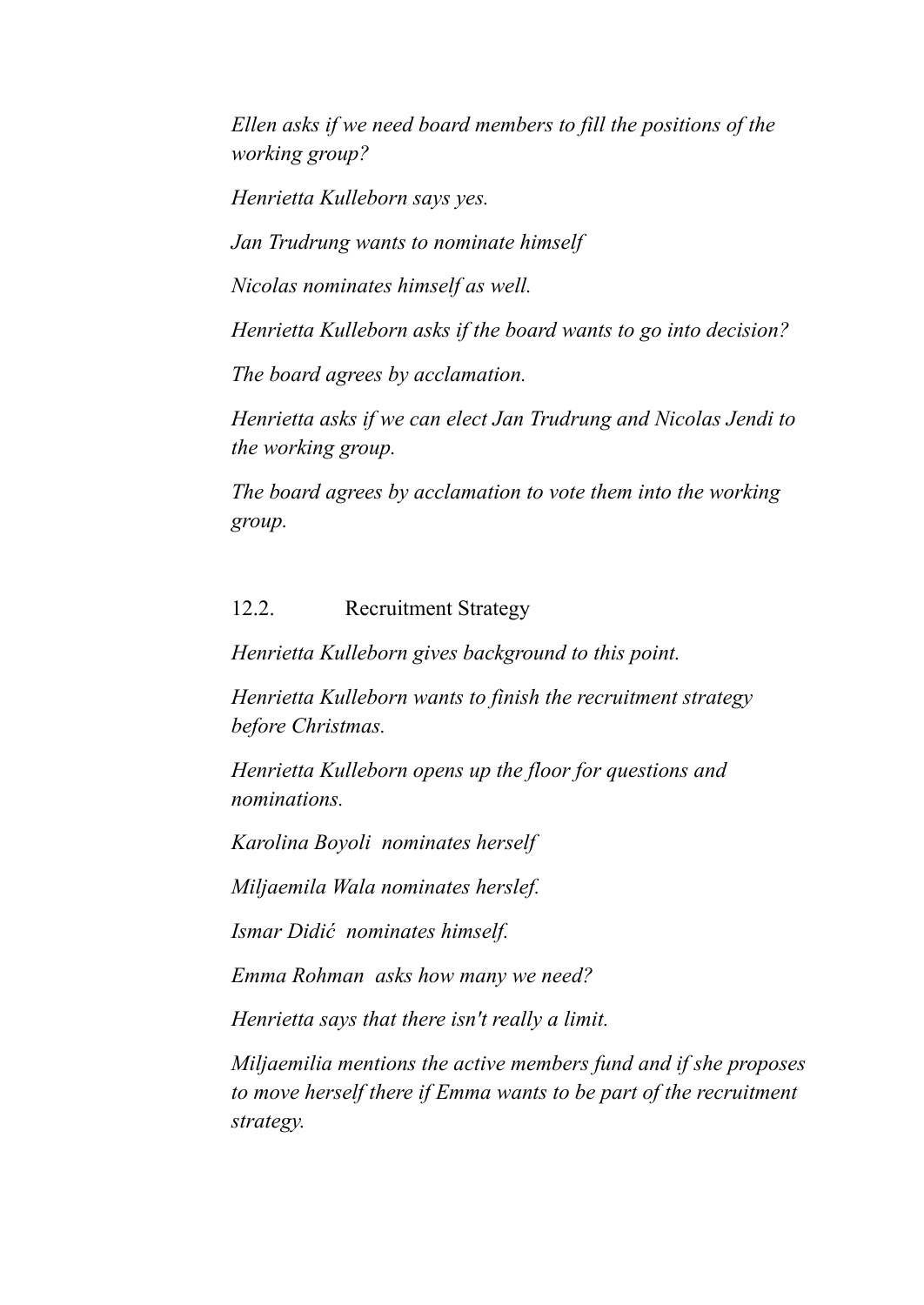*Henrietta Kulleborn talks about the dif erence between recruitmen strategy, active members fund, and proof-reading working groups.*

*Emma Rohman wants to sign up for recruitment strategy.*

*Henrietta Kulleborn asks if we should have 3 or 4 people in the working group.*

*Ismar withdrew himself from nomination.*

*Can we make a decision?*

*Henrietta Kulleborn asks the board if we can elect Karolina Boyoli, Miljaemillia Wala and Emma Rohman into the recruitment strategy working group?*

*The board agrees by acclamation to elect them into the working group.*

12.3. Prof-Read the Steering Documents

*Henrietta Kulleborn gives a brief background to this working group.*

*Henrietta Kulleborn opens up for questions and nominations.*

*Sofia Gierow asks how many needs to be apart in this.*

*Henrietta Kulleborn says 2-3 people*

*Jette* Strohschneider asks *when should it be done?*

*Henrietta Kulleborn says that the statutes and rules and regulations documents should be done by Christmas.*

*Johan Schneider nominates himself.*

*Sofia Gierow nominates herself*

*Annie Anderek nominates herself.*

*Henrietta Kulleborn asks if we can go into decision?*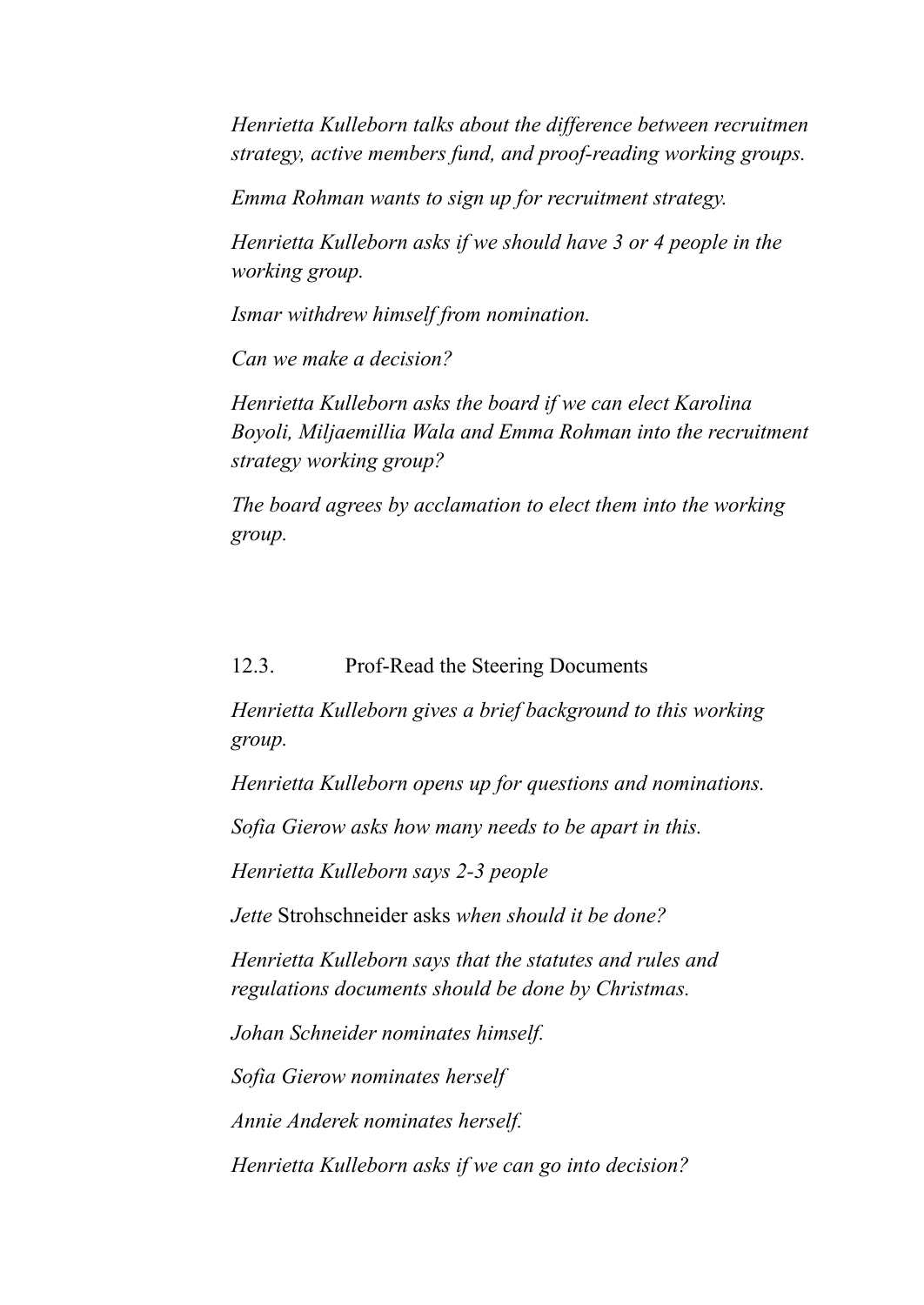*The board agrees by acclamation to go into decision.*

*Henrietta asks if we can elect Sofia Gierow, Johan Schneider and Annie Adnerek into the working group?*

*The board agrees by acclamation to elect them into the working group.*

# 12.4. Active Members Fund

*Miljaemilia Wala gives background information to this working group and why it is needed.*

*Ellen Löfgren asks about the deadline.*

*Henrietta Kulleborn says that the working group will exist for the entire year.*

*Henrietta Kulleborn opens the floor up for questions and nominations*

*Miljaemilia Wala says this is the most fun working group.*

*Rebecca Majewski nominates herself.*

*Ismar Didić nominates himself.*

*Rebecca Majewski nominate Karolina Boyoli*

*Karolina Boyoli says no.*

*Annie Anderek nominates herself.*

*Henrietta Kulleborn asks the board if we can elect Ismar Didić , Rebecca Majewski and Annie Adnerek into this working group*

*The board agrees by acclamation to elect them into the working group.*

*Eveline Verhaar and Camilla Castellienelli leaves the meeting at 18.28*

*Henrietta Kulleborn asks if we can update the electoral roll to14*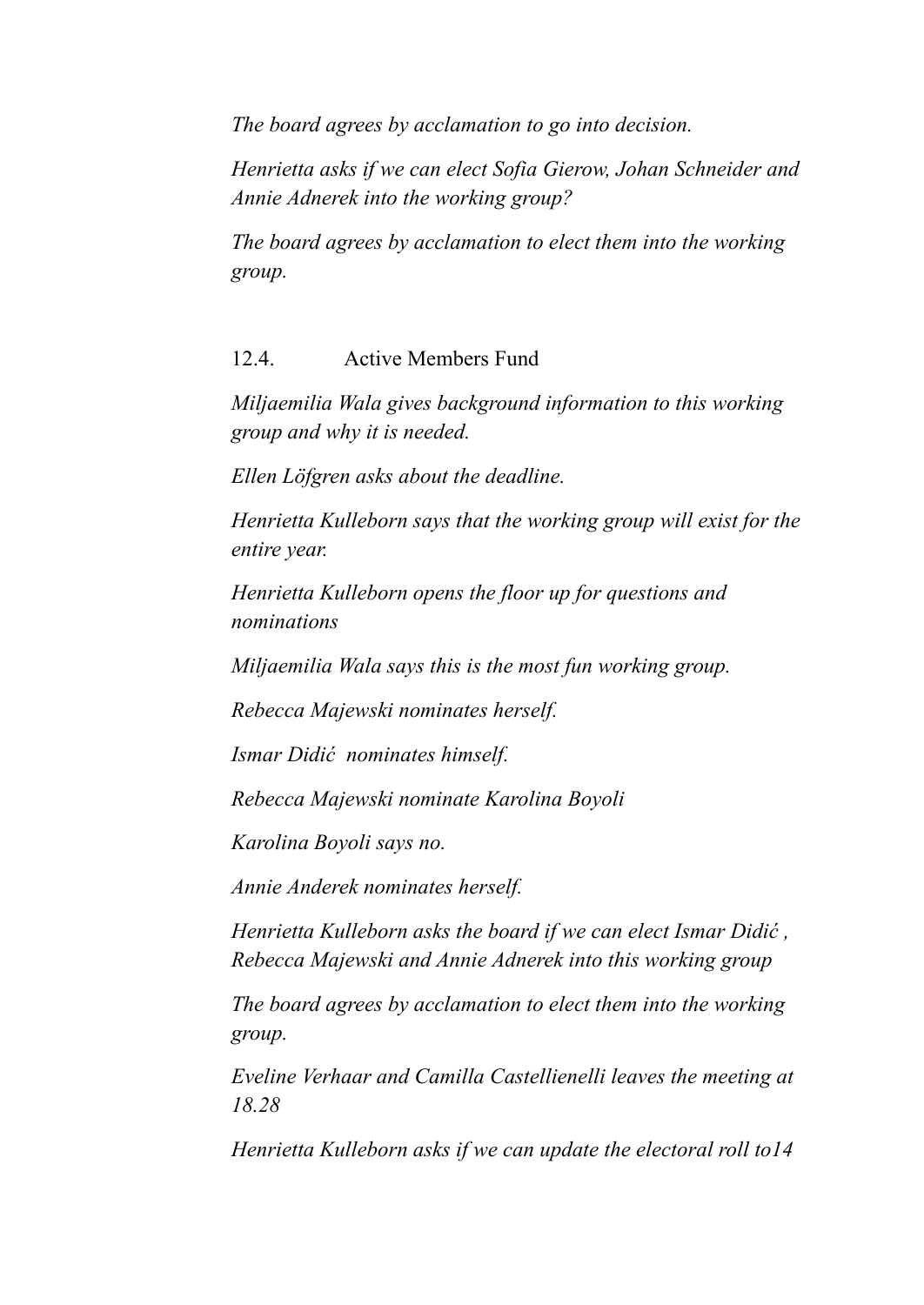*The board agrees by acclamation to update the electoral roll to 14.*

## 13. Information Point: UFS Annual Assembly

*Henrietta Kulleborn gives background information.*

- *- we are hosting annual assembly*
- *- Henrietta and Eveline are planning the assembly.*
- *- This is for ufs representatives.*
- *- If there are social events then we can join.*

*Henrietta Kulleborn asks if anyone can let people sleep at their place.*

*Jette won't be here so her room is open for staying over. It has room for two.*

*Sofia Gierow can host 2 people if she isn't there.*

*Miljaemilia Wala asks how many we need to accommodate.*

*Henrietta Kulleborn says 16 but some can perhaps sleep at hostels.*

*Miljaemilia Wala has a guest room and can host two people but needs to share a bathroom. No boys allowed!*

*Henrietta Kulleborn opens up her place.*

*Nicolas Jendi has an air mattress to loan out.*

*Jette* Strohschneider *can perhaps have her place but she has a dog.*

*Ellen Löfgren says that it is weird that we should host them but aren't allowed to participate.*

*Henrietta Kulleborn says that is very boring and just a bunch of discussions. Henrietta Kulleborn says that we can perhaps participate in social events.*

*Miljaemilia Wala wonders about the dates*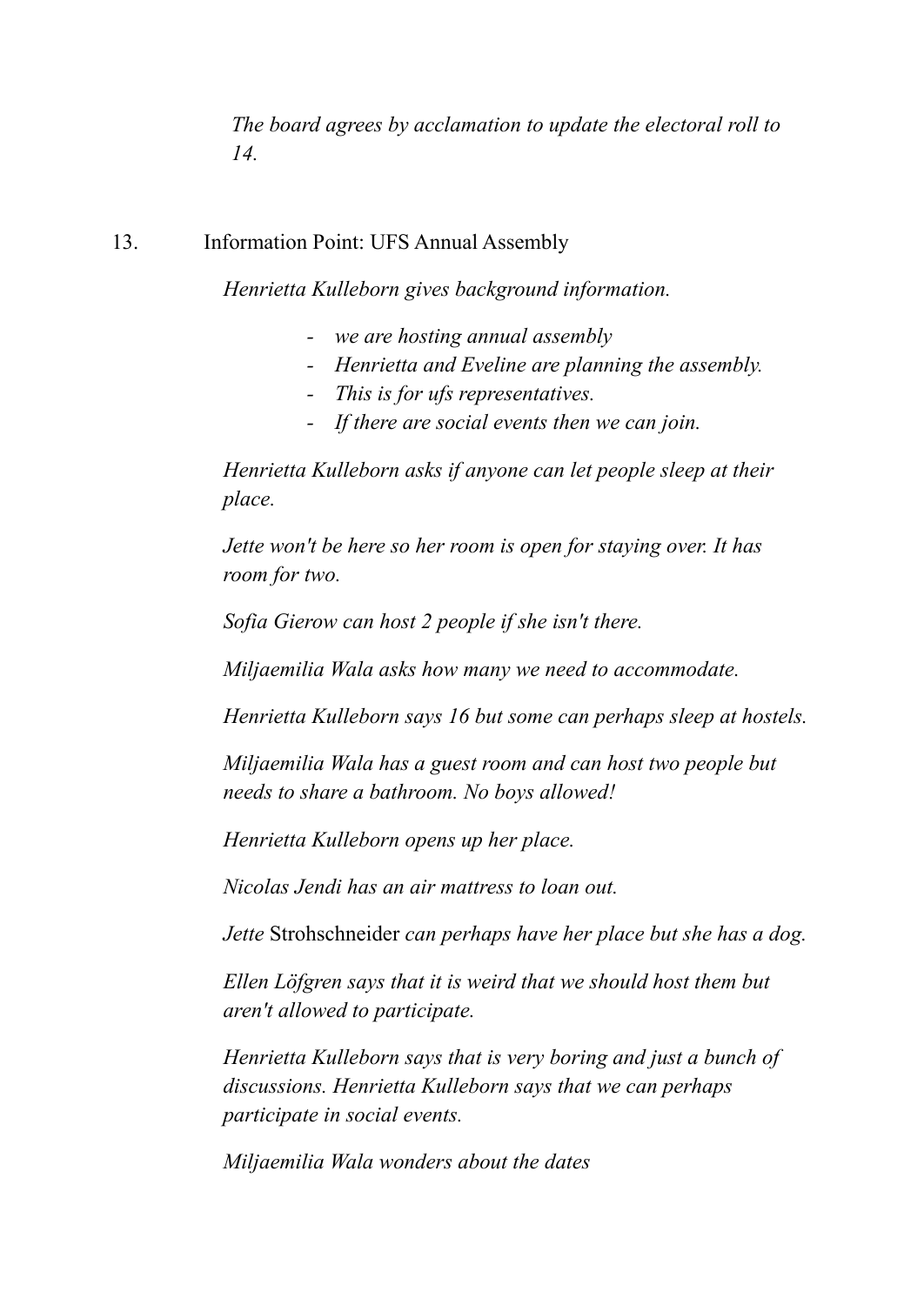*Henrietta Kulleborn says friday-sunday*

*Miljaemilia says that she can only host someone between saturday-sunday.*

*Henrietta Kulleborn will talk with other board members if they can host.*

*Nicolas wonders about the sittning? If it's a activity sittning or UFS sittning?*

*Henrietta Kulleborn says it's a UFS sittning and that the nations are fully booked.*

# 14. Information Point: Stress Check Surveys

*Miljaemilia Wala gives background about this point. Previously people have dropped out due to stress and we want to act on this and decrease stress. Takes 5 minutes and is distributed among committees.*

*Jan Trudrung asks if all active members can write in the surveys?*

*Jan Trudrung wonders what we should do about the information?*

*Miljaemilia Wala says we want to have clearer information about why people are stressed and if certain committees are af ected the most? All details have not been ironed out yet.*

*Henrietta Kulleborn says that it's a good way to see the stress-level among the board meetings.*

*Miljaemilia says that we have had checkups at every board meeting but enforces similar answers.*

# 15. Information Point: Quarterly Report

*Jan Trudrung gives information about the budget between July-September.*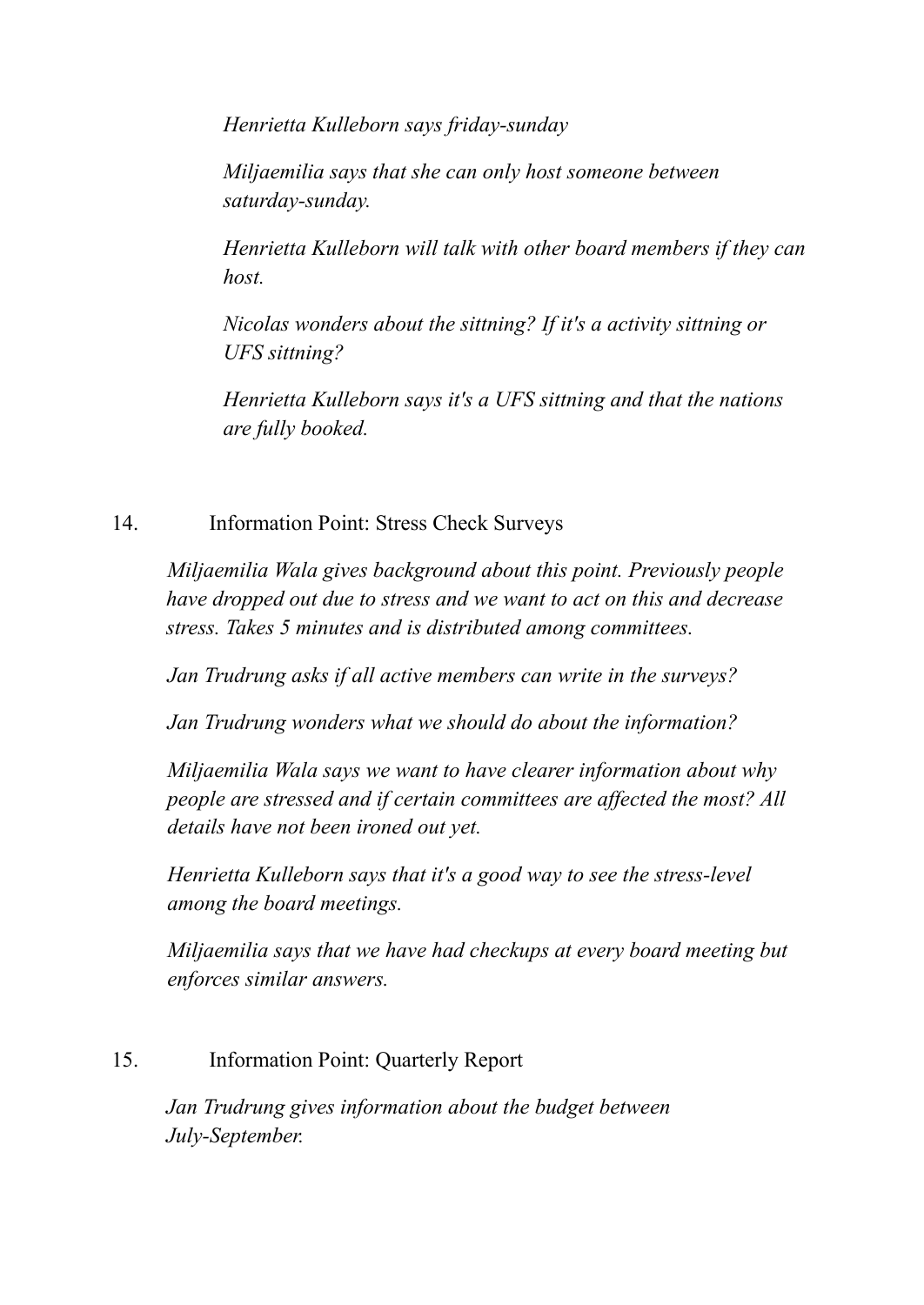- *- Committees have not spent too much money yet.*
- *- Double payment in of ice spending, still waiting for a reply*
- *- Committees spending and general expenses are at a good level*
- *- Jan Trudrung will try his best to answer the questions.*

*Clara asks if the incomes so far are at an expected level?*

*Jan says that he can't answer because he doesn't have access to the bank account.*

*Ellen Löfgren talks about shutterstock subscriptions. Ellen says that it doesn't show that we have spent money on it.*

*Henrietta Kulleborn says that he paid for it in October but that will show in the next quarter.*

*Henrietta Kulleborn says that we should spend money. Some money won't be available after a while.*

*Ellen Köfgren asks about the committee hangouts and if we can ask the board for money.*

*Henrietta Kulleborn says that there is a hangout budget.*

*Rebecca wonders what we can spend money on?*

*Henrietta Kulleborn says for activities you can rent a place for example movie night. Also buy stuf for the ball.*

*Henrietta Kulleborn will also check before further information is given.*

*Jan Trudrung reminds people about the reimbursement form.*

*Jette* Strohschneider *asks in regard to kick-of . What type of food can we buy?*

*Miljaemilia Wala says only vegetarian food and won't reimburse for meat and alcohol.*

*Rebecca Majewski says that we were supposed to get a refund for the train ride to Stockholm. Rebecca Majewski wonders if she should sign the form and give the receipt?*

*Henrietta says one always needs to show a receipt.*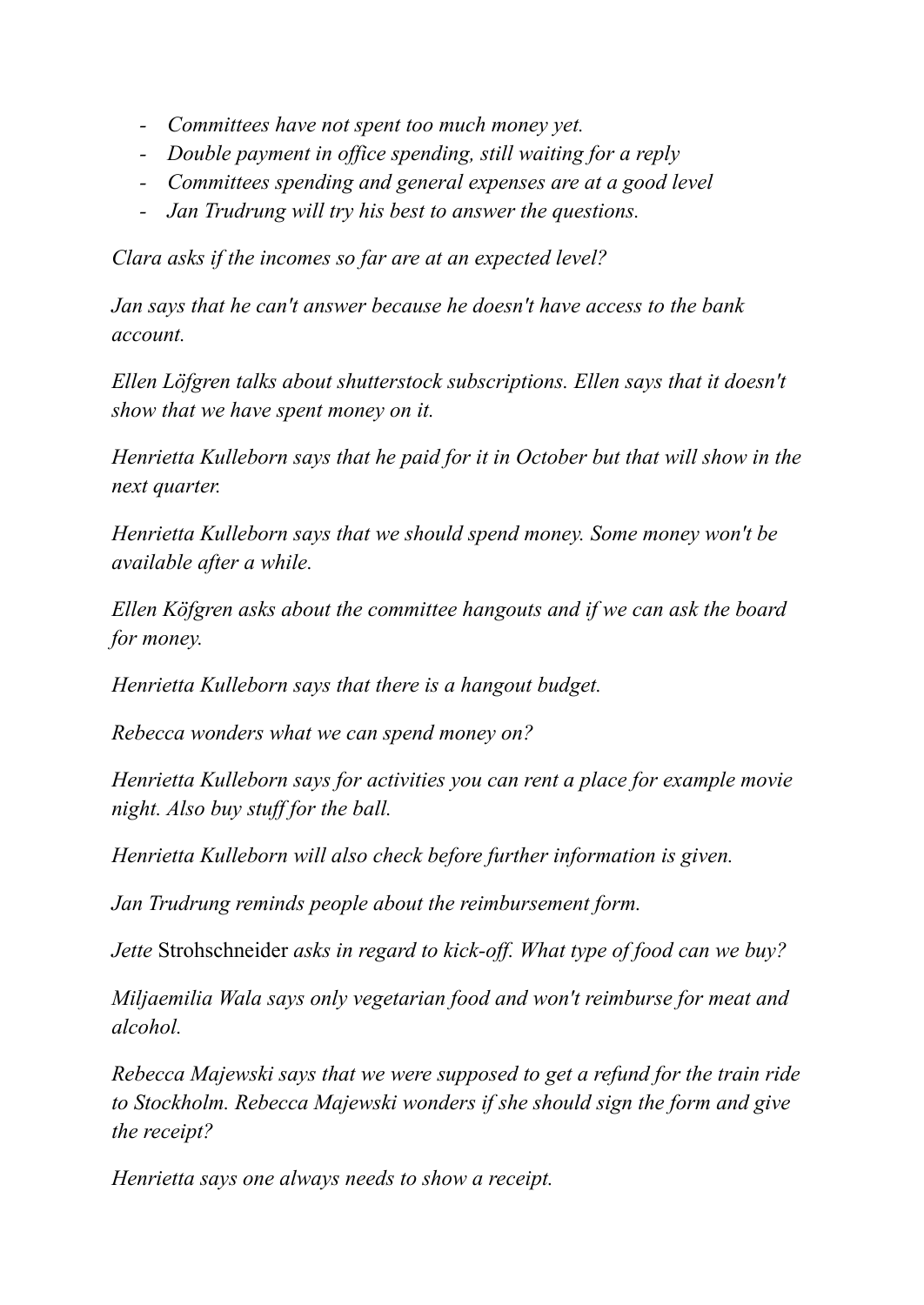*Caroline Danielsson didn't know about vegetarian food and ordered sushi.*

*Miljaemilia Wala says that it might be fine because they had sushi before but Henrietta Kullebron said that it was vegetarian sushi. Miljaemilia Wala says that Travel will be reimbursed.*

*Henrietta Kullebron says that the food should preferably be vegetarian or organic.*

*Jan Trudrung says that it's always safer to eat vegetarian as it is hard to say if the meat was organice.*

*Henrietta Kulleborn will come back to Caroline about reimbursement.*

*Henrietta kulleborn says that we should minimise our climate footprint and it has been a tradition to have vegetarian food.*

15. Break: 10 minutes

*Henrietta Kullebron suggests a 15-minute break.*

*Miljaemilia suggests 10 minute break*

*Ismar suggests 5 minutes.*

*Henrietta Kulleborn asks the board if we can have a 10-minute break.*

*A majority, shown through hand raising, votes for a 10-minute break.*

*Henrietta Kulleborn adjourned the meeting at 18.57*

*Rebecca Majewski leaves at 18.58*

*Henrietta Kulleborn opens the meeting at 19.09*

*Henrietta Kulleborn asks the board if we can update the electoral roll at 13 The board agrees by acclamation to update the electoral roll at 13*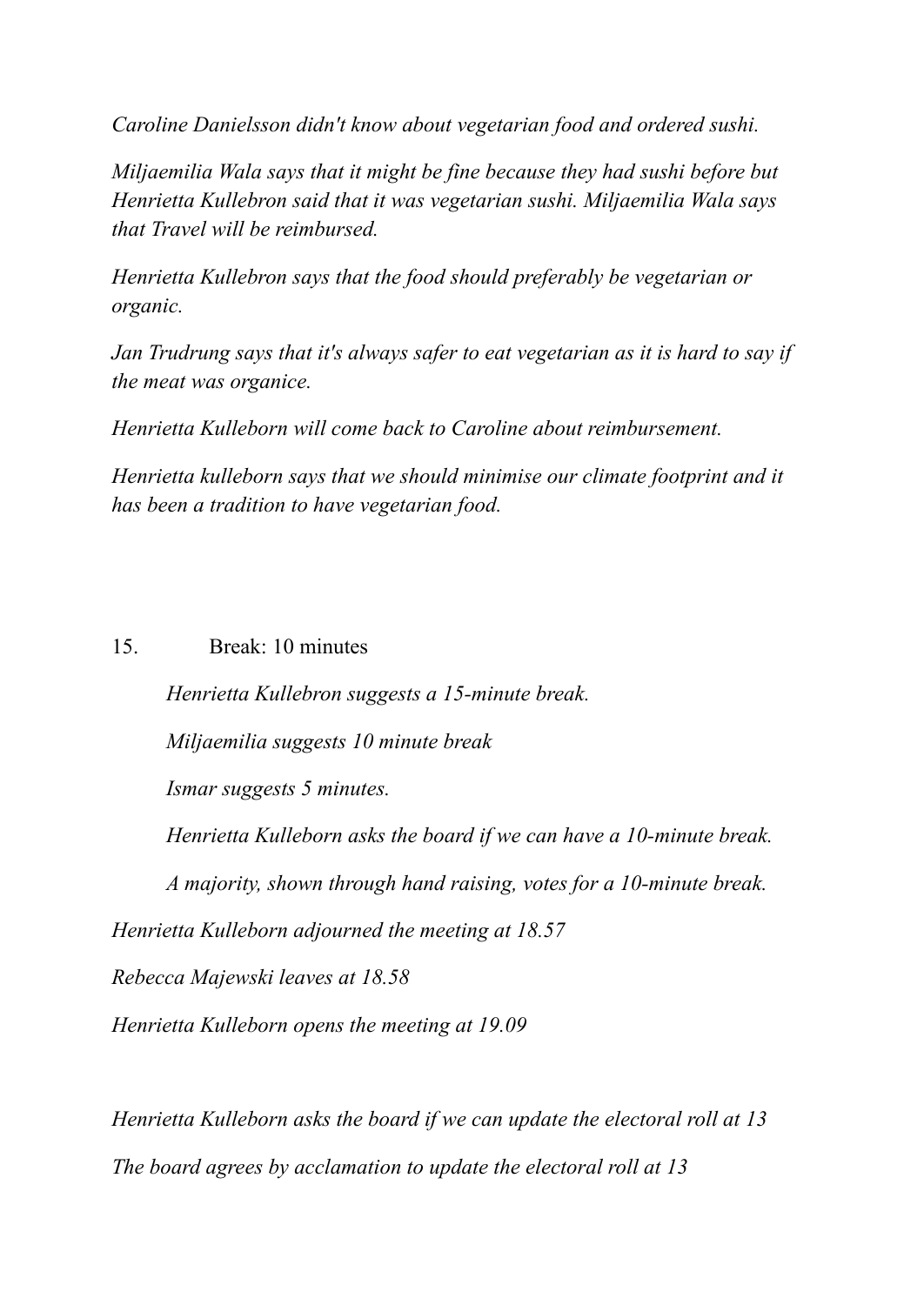#### 16. Motions

#### 15.1. Decision Point: EST Collaboration

*Henrietta Kulleborn gives some background information about the motion as well as hers and Miljaemilias work.*

*Henrietta Kulleborn opens the floor up for discussion about contract and partnership.*

*Jette* Strohschneider *goes through Camilla* Castelanelli's notes *about EST which states that PR needs the information far in advance and that we can't keep up with all our partners' events.*

*Miljaemilia Wala says that it could be a nice collaboration but also stresses that our content shouldn't get too eurocentric.*

*Nicolas Jendi wants clarification about what they can of er us. It feels like we are giving them more than what we get back as UPF Lund is a very local organisation.*

*Henrietta Kulleborn says that it began with an outreach to Pod & Radio. Pod & radio and webzine can share articles and podcasts with them. Henrietta Kulleborn stated that she is against the marketing aspect of the contract.*

*Ismar Didić says that it benefits UPF as a whole but it began with the two pod & radio committees. Ismar Didić says that we shouldn't lose our collaborations but give them information about our discussion. We should set our terms and ask if they can agree on this.*

*Jan Trudrong wonders if they know about their reach and if they know about our reach.*

*Jette* Strohschneider *says that we have a growing follower base on social media.*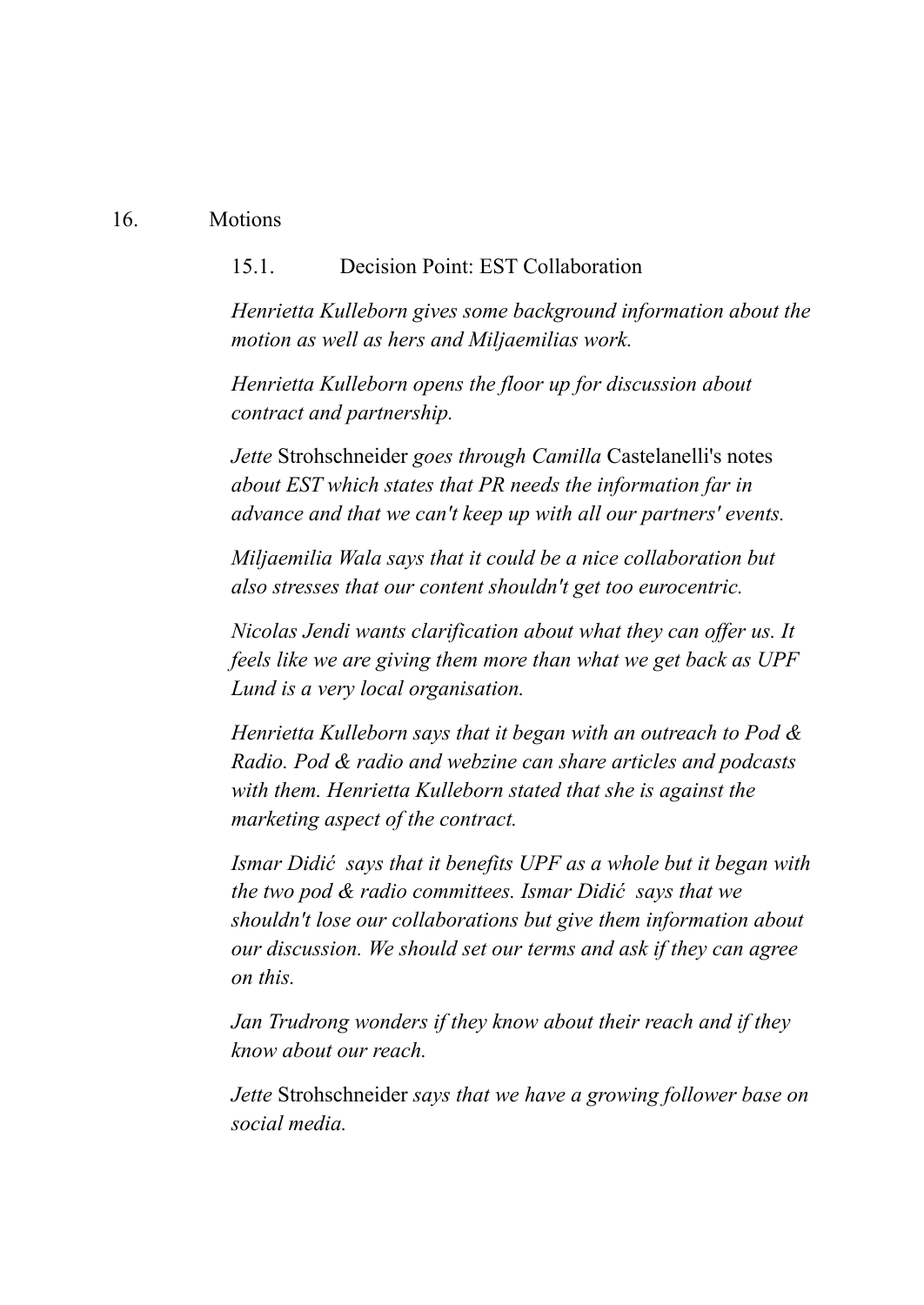*Jan Trudrong says if we dont require payments with EST then it might cause conflict with other partners who pay*

*Ellen Löfgren thinks that it sounds nice and not sure what we lose with them. We can however discuss marketing terms. Webzine will gain a big outreach. Ellen Löfgren states that this is a great way to get a big outreach.*

*Clara Karlsson says that they have fewer followers than us on Instagram.*

*Ellen Löfgren says that a lot can go through their website.*

*Nicolas Jendi wonders if we must sign a contract to collaborate between EST and Pod&radio committee. Nicolas says we will get more bang for the buck if we have a bigger outreach in Lund. We should get more in return and want a renegotiation of the contract. For example changing it to just a media collaboration. This long-term aspect that is proposed now seems unnecessary.*

*Henrietta Kulleborn sas that if we go to their website it takes 3 clicks to find the partners and we only need to scroll on our website.*

*Our partners pay 15,000 Sek for an operational year to market their material. Henrietta Kulleborn is against the marketing part of EST proposal as there is no fee payment. This might cause conflict with our partners.*

*Chunchu enters the meeting at 19.26.*

*Emma Rohman says that we should tone it down and just focus on media collaboration.*

*Henrietta Kulleborn wonders if can update the electoral roll to 14.*

*The board agrees by acclamation to update the roll to 14.*

*Jette* Strohschneider *emphasizes the Lund part of our name and EST followers might not be interested in a regional partner.*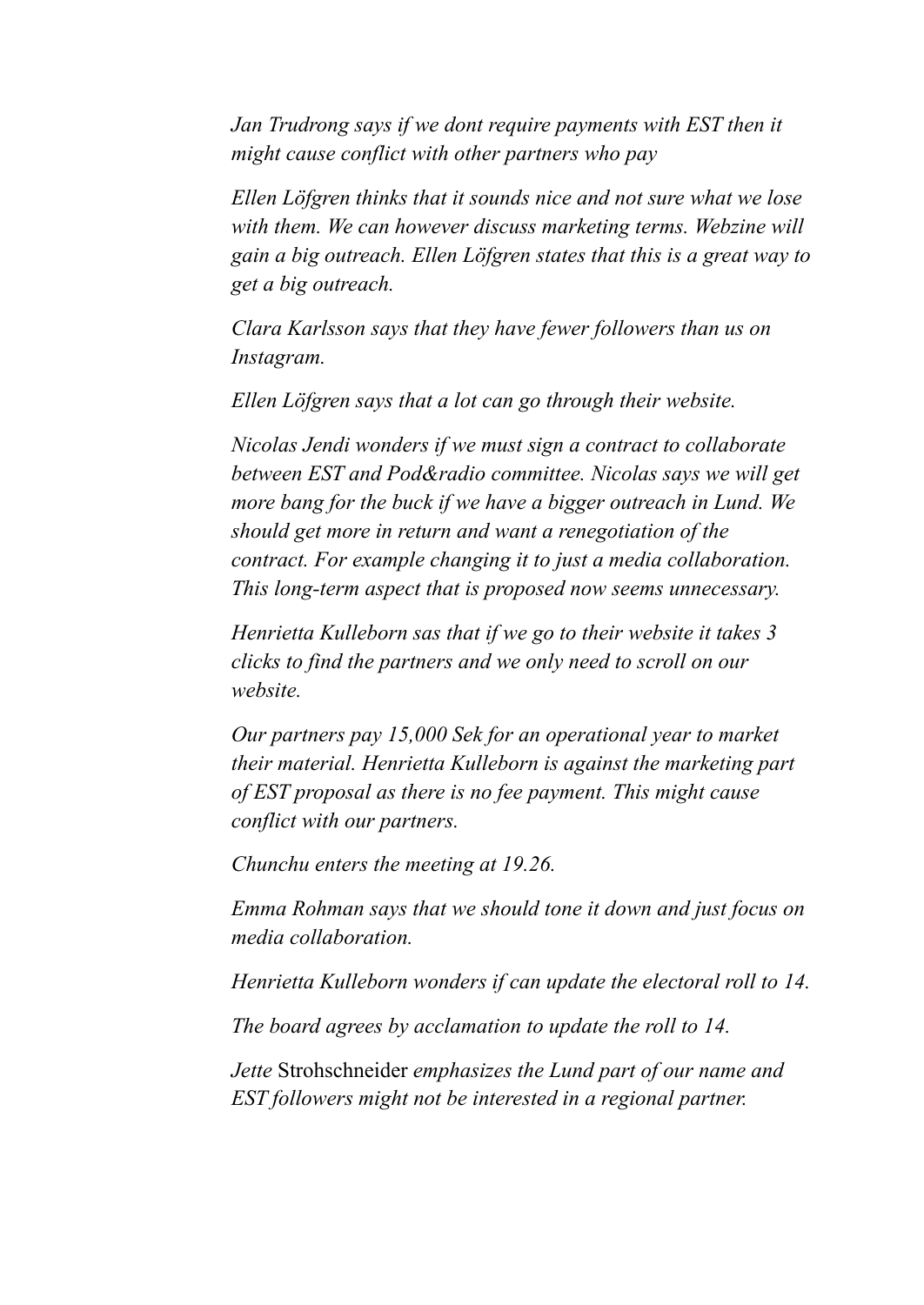*Nicolas Jendi says that through a membership perspective, our members wont get that much of it and wont desperately want EST material. If we were UFS it might make more sense to collaborate.*

*Jette* Strohschneider *says that the likelihood of their members will join us is low but our members might be interested in joining EST.*

*Ellen Löfgren ultimately wants to get as much as possible for our organisation and doesn't think that we will lose members.*

*Henrietta Kulleborn says that what they are trying to do is get a bigger outreach in Sweden and we are their first stepping stone. Henrietta Kulleborn feels like the knowledge exchange can be very beneficial but we shouldn't give in too easily.*

*Ismar Didić says that if they are open to whatever collaboration that we dream up on, then that is cool.*

*Henrietta Kulleborn summarises the discussion where the board is unhappy about the marketing part.*

*Henrietta Kullebron wants to know if she should get the mandate to renegotiate and sign the contract or to stop this potential partnership.*

*Niclas Jendi says that any contract should be limited in time and the board should discuss it. We should only market media stuf . The board needs to approve the contract before it is signed.*

*Jette Strohschneider wonders if one can give suggestions later?*

*Ellen Löfgren says that we can think about this and give suggestions later in Slack.*

*Henrietta says that we can have a break to discuss or vote no for the motion.*

*Henrietta goes through motion again.*

*Nicolas Jendi says giving Henrietta a mandate within board parameters and having a pc-decision.*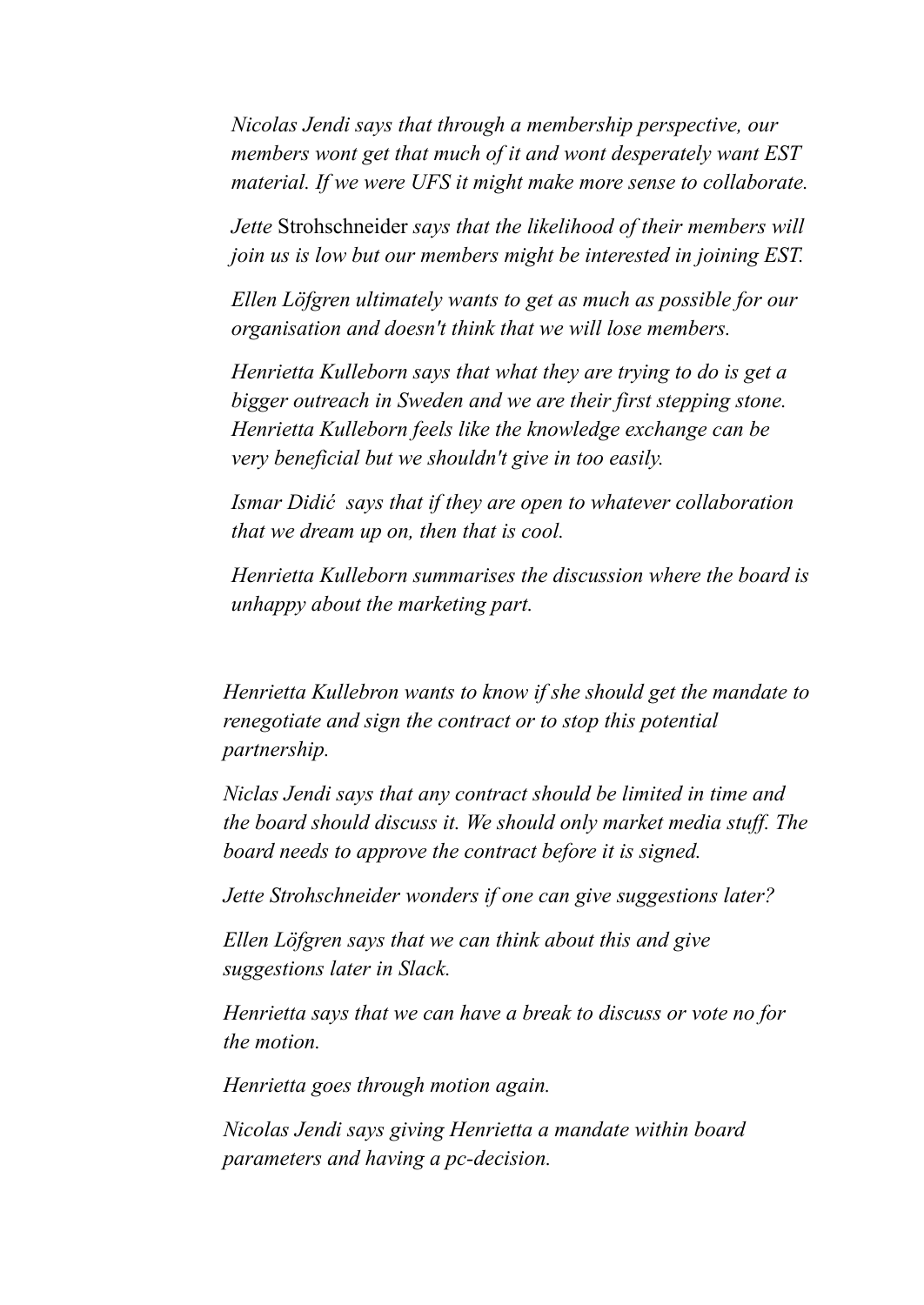*Clara Karlsson suggests striking the second part. Henrietta Kulleborn only has a mandate to negotiate and not sign the contract.*

*Nicolas Jendi proposes to give the President the mandate to negotiate a collaboration contract with EST given parameters specified by the board. The parameters specified and approved by the board are as follows; The continuing of the collaboration should be contingent on annual approval of the collaboration by the board. Any marketing of EST content should be related to a direct media collaboration with UPF, such as an article or a podcast. Any marketing of other EST content should be contingent on board approval. The signing of this contract would then be conditional on approval by the board. This approval could take the form of a PC decision.*

*Henrietta Kulleborn will merge her proposal with Nicolas Jendi and the only that we will need to vote on is the one on slack.*

*Henrietta Kulleborn asks if we are ready to go into a decision.*

*The board agrees by acclamation to go into a decision*

*Henrietta Kulleborn asks if the board agrees to give the President the mandate to negotiate a collaboration contract with EST given parameters specified by the board. The parameters specified and approved by the board are as follows; The continuing of the collaboration should be contingent on annual approval of the collaboration by the board. Any marketing of EST content should be related to a direct media collaboration with UPF, such as an article or a podcast. Any marketing of other EST content should be contingent on board approval. The signing of this contract would then be conditional on approval by the board. This approval could take the form of a PC decision.*

*The board agrees by acclamation to approve the updated proposal.*

16. Presidium Reporting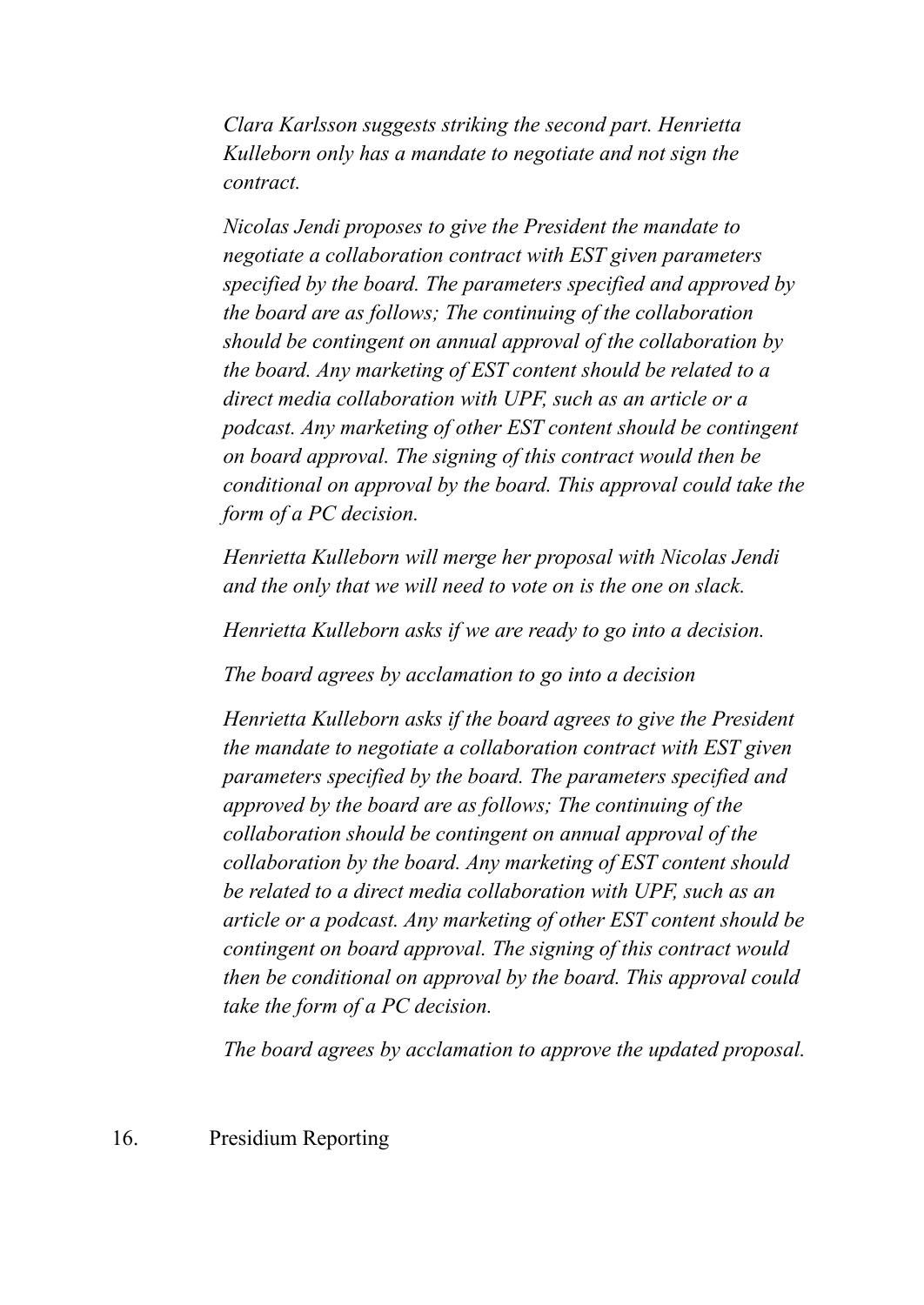#### 16.1. Presidents

*MIljaemilia Wala says that the presidents have gone to a leadership- and forum weekend in Stockholm. It was very nice. Presidents have started with individual talk.*

*Presidents will continue to have individual talks and have a meeting with a politician on the 5th of november.*

*They have started working on a knowledge exchange with Uppsala in January.*

*Will renew partnership with our existing partners.*

*Vice president will take over with designing shirts but needs help with designs.*

*Miljaemilia Wala states that it is obligated that all board members attend board meetings. If there isn't a pressing reason then you should attend. Of ice cleaning needs to be improved. Miljaemilia says that if we are using the of ice after 18 on days without committee meetings then we should contact Edilen*

*Henrietta Kulleborn says that the board should give ideas on what the presidents should talk about with the politician from the green party.*

*Ismar Didić wonders who Edil is?*

*Henrietta Kulleborn says that the Edil is called Cesar and will be edil until January.*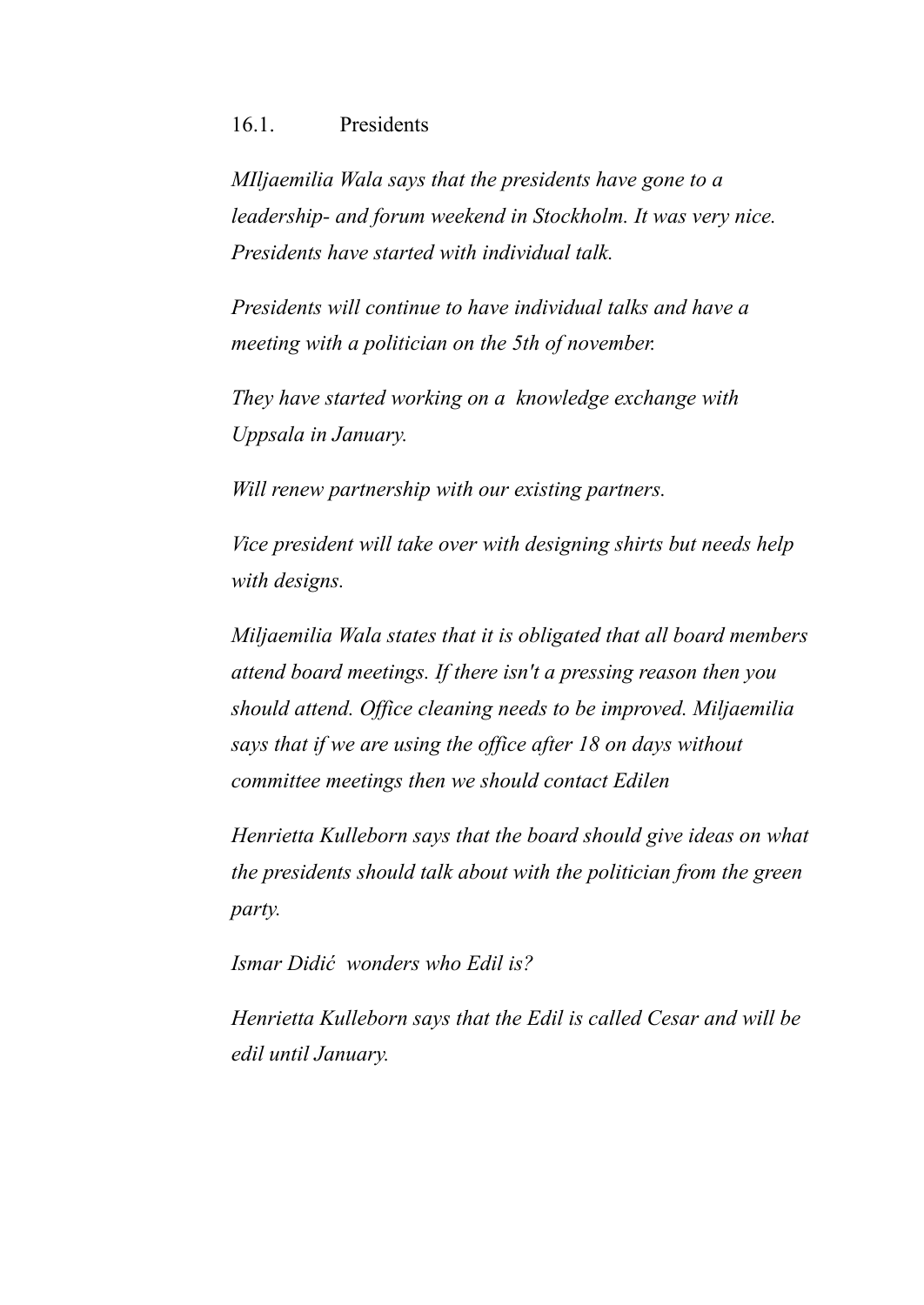*Ellen Löfgren says that in regard to dishes, it isn't only the committees and wants it to be brought up with the others who cause it.*

*Miljaemila Wala says that we can do the dishes in the kitchen but need to bring them back to the of ice to dry.*

#### 16.2. Secretary

*Christoper Fletcher-Sandersjöö reports that there has been a decrease of members in the last few weeks. This is due to people having forgotten to renew their membership or due to the fact that people have left Lund and thus ignored renewing them. Christopher Fletcher-Sandersjöö stresses that the committee heads should check with their committee members to see if they are members as well as contacting old members. .*

*Ellen Löfgren wonders if there were more activities then there might be an increase of membership?*

*Miljaemila Wala says that this is something that Active Members Fund can talk about.*

*Ismar Didić says that activities are a good way of recruiting members.*

*Henrietta Kulleborn says that there is a point about having in person activities.*

16.3. Treasurer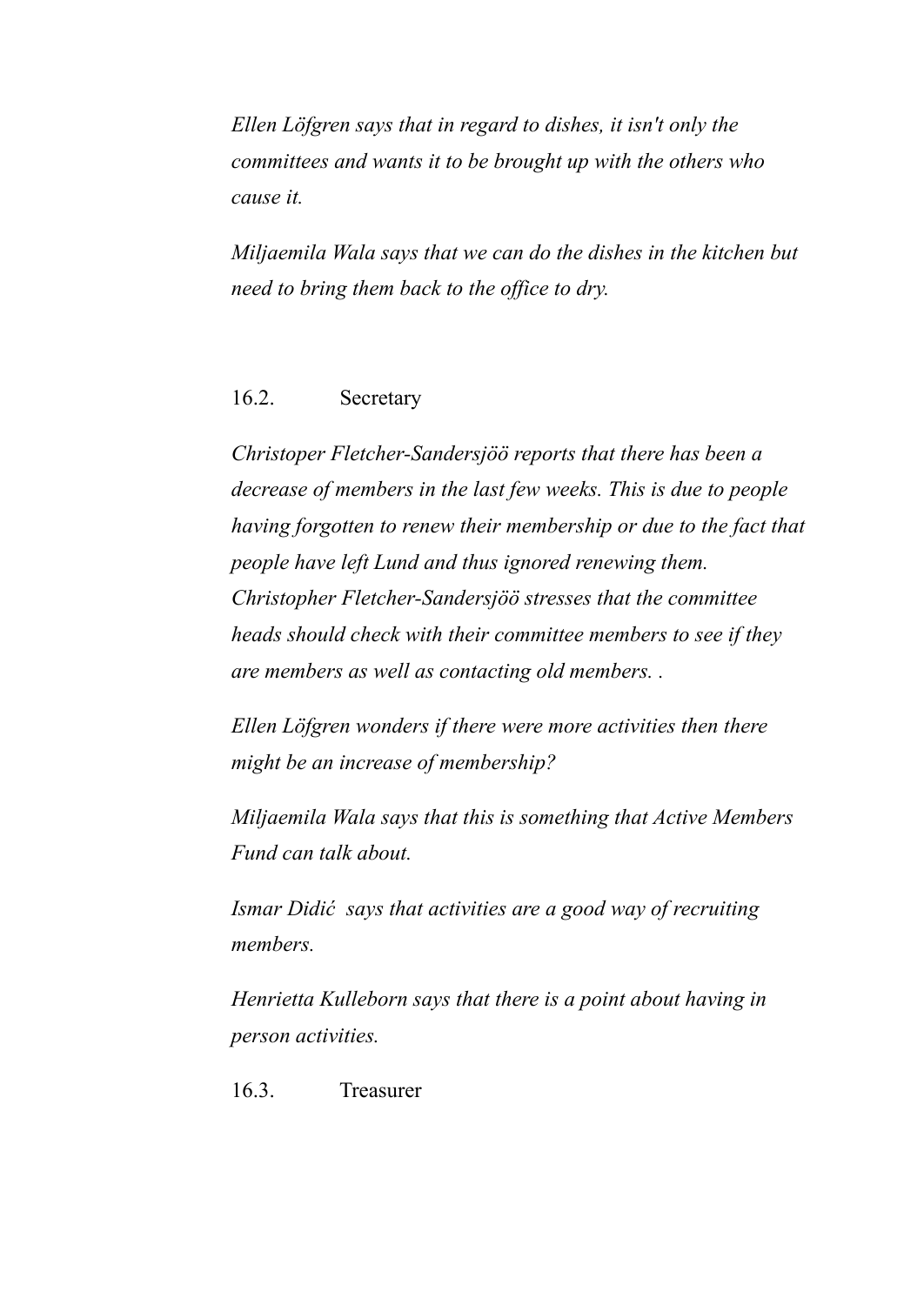*Jan Trudrung has had a handover meeting which was delayed due to sickness. Jan Trudrung does not have access to the bank account but that has been dealt with. The more Jan Trudrung works the smoother his answer will be.*

*Nicolas Jendi asks if digital receipts are okay or if physical ones are required.*

*Jan Trudrung says that Emma Baker received digital but printed it out.*

*Ismar Didić wonders if he should print it out.*

*Jan Trudrung says that as long as there is a filled form then he can print it out.*

16.4. UFS Representative

UFS has had a board meeting. There is an eagerness to collaborate. Vice president is looking into collaboration with certain organisations but it is still up for discussions.

Folk and försvar workshop have been held. Have sent in nominations to the EU and UN. Let's hope that they choose our nominations.

Faia might collaborate with us for an event.

Junior diplomats might be interested in having events.

International collaboration on a local level, making it clearer to committee heads.

Miljaemilia Wala wonders if we need to accommodate extra people from the assembly.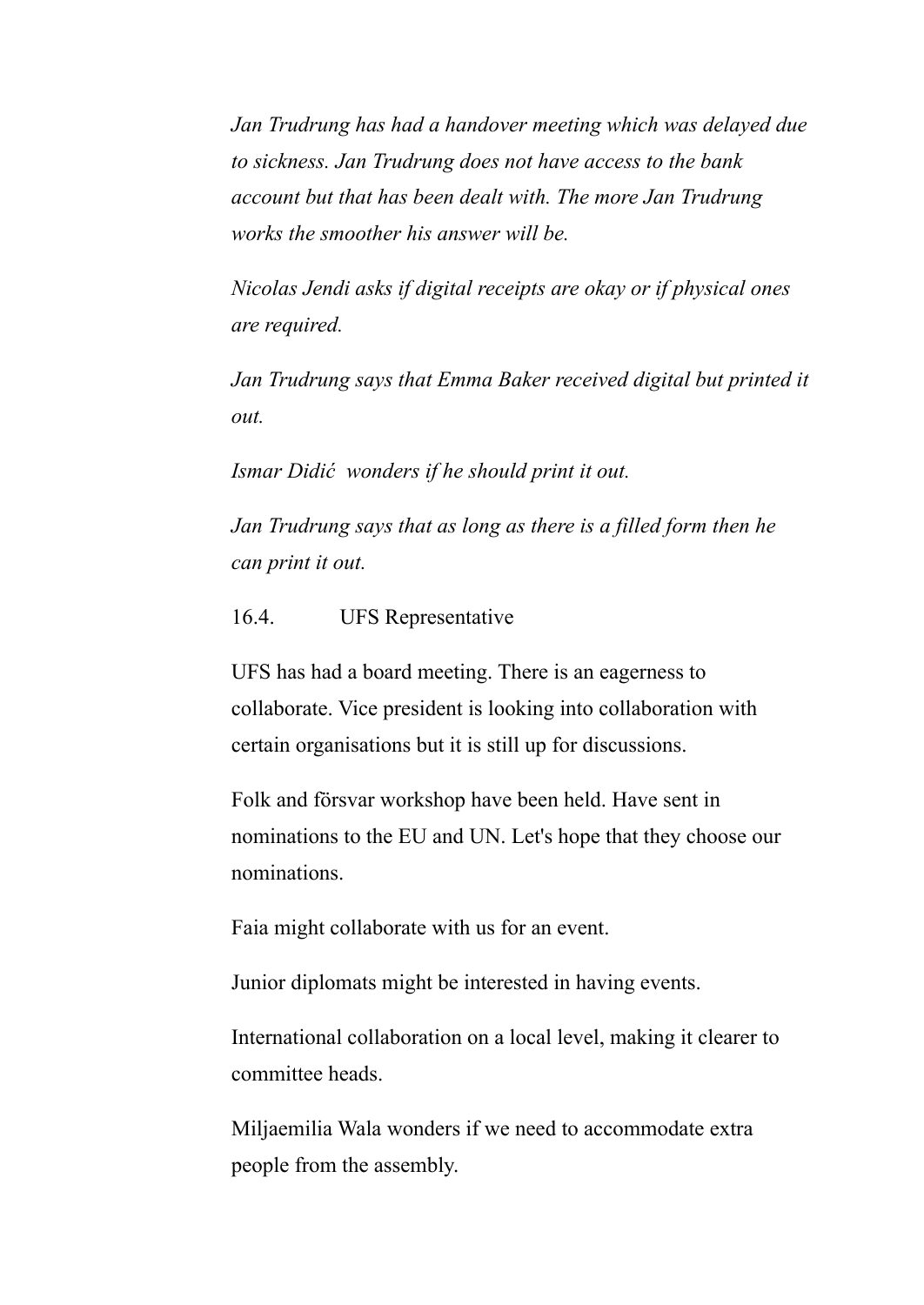Henrietta Kulleborn says that she will talk about it with them

# 17. Committee Reporting

17.1. Activity

*Chunchu Song says that the activity committee has filled up their trustee position. We got a 10% discount for the fee we needed to pay to the nation where we had our sittning.*

*We did not make much profit from the sittning.*

*Chunchu Song will add a question about if they are members for the movie night registration. Forgot to check membership with the sittning.*

*Ice skating at the end of november.*

*Want a Christmas sittning but nearly all nations are booked. Need to pay 3,000 kr extra.*

*Ellen Löfgren says that it is a christmas sittning and if we have money to spend then we should do it.*

*Henrietta Kulleborn says that activity have more money and it's up to the activity heads to pay if they see it fit.*

# 17.2. Career

*Johan says that prep and mentorship is open for sign up. Career fair sign up is going okay. Will get a boost in sign ups if we flex guest muscles.*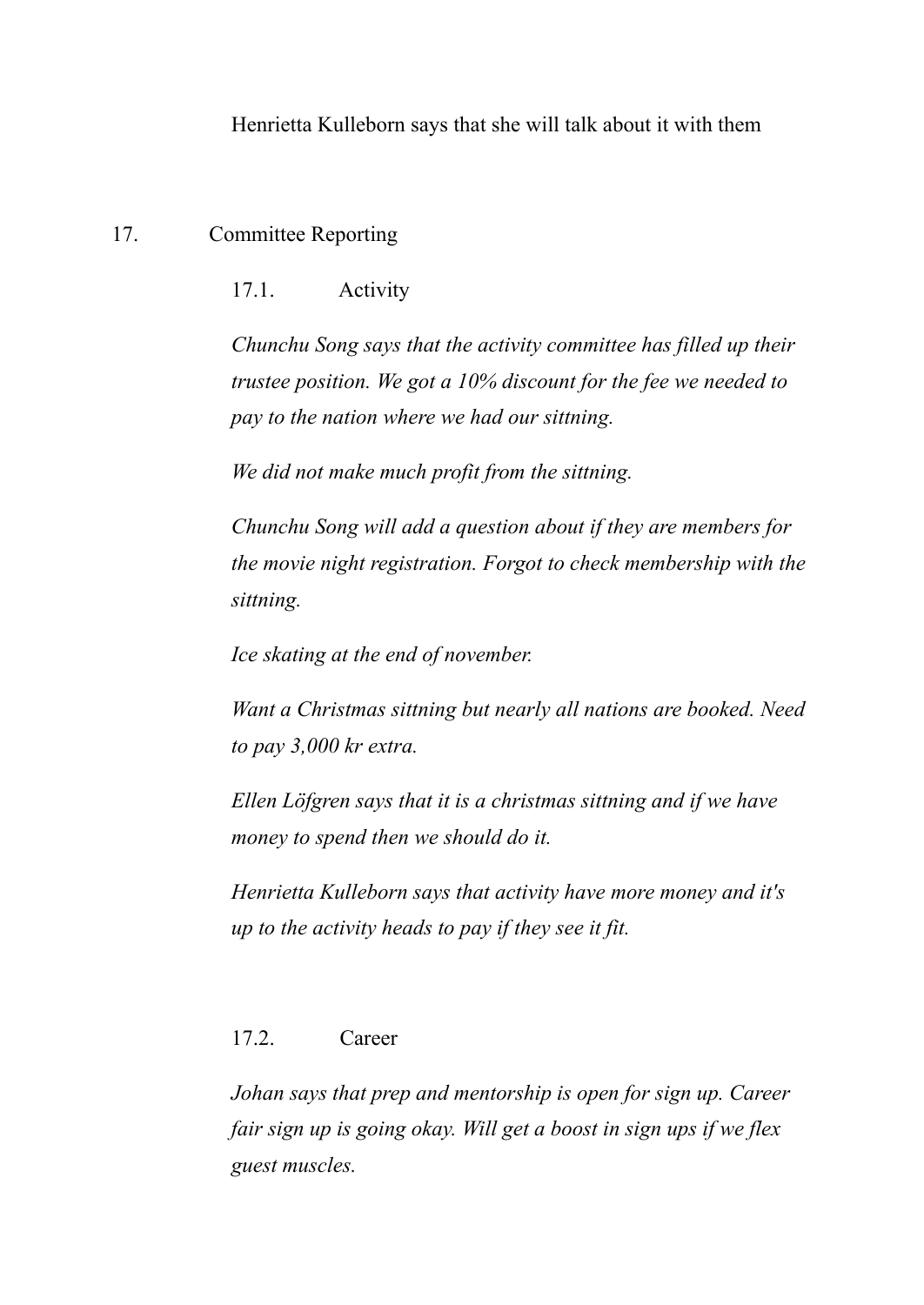*2 out 4 trustee positions filled.*

*Jan Trudrung wonders if companies have confirmed to attend the career fair? Johan says that there have been confirmations.*

*Henrietta Kulleborn says that we should market career fair to our committee members*

17.3. Lecture

*Lecture have an online lecture next week. Following week we will have a lecture about Afghanistan. Problems with collaborations due to unanswered questions. Low attendance so far. Planning for the spring and lecture are aiming for the stars.*

### 17.4. Magazine

*Magazine are in their final stages of their first magazine. A number of articles are looking good. Will talk about process improvement in their committee meetings. Have filled their trustee positions. Time crunch in the end. We should aim to have our next active meeting as soon as possible to avoid time crunch.*

*The magazine heads says that they will release the magazine in the first or second week in november*

*Sofia Gierow wonders if we can publish the first magazine later?*

*Nicolas says that will create a bigger time crunch for other magazines.*

*Ellen Löfgren wonders how get active ef ects magazine schedule?*

*Nicolas Jendi says that we can only start when we have recruited members which can only happen after get active.*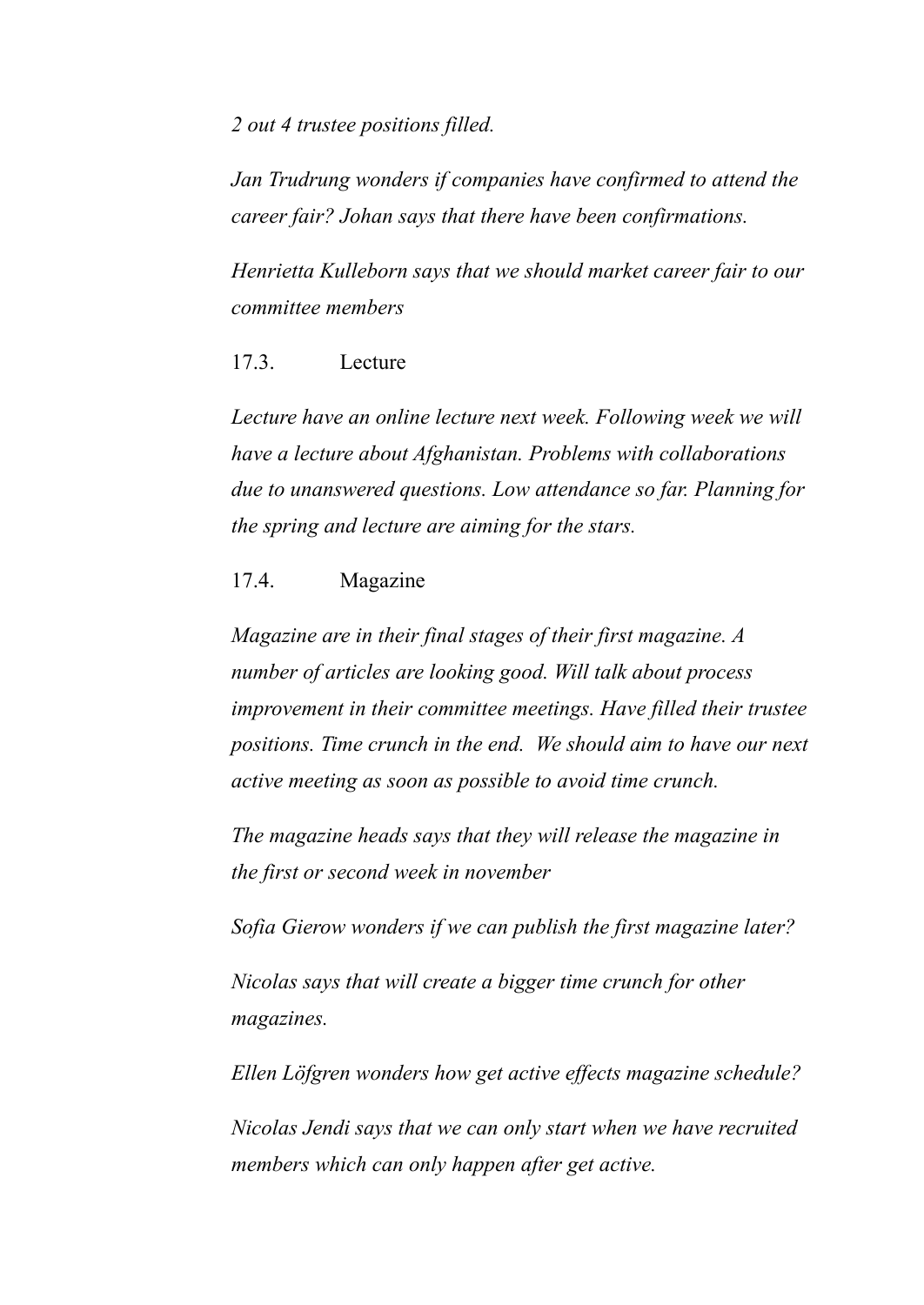#### 17.5. Pod&Radio

*Pod and radio have released two pods so far.*

*Pod & Radio have elected their trustees.*

*Releasing their second episode tomorrow.*

*Have dif iculties with getting access to the studio.*

*Henrietta Kulleborn has looked into access and she can't do anything about it. It needs to go through Radio AF.*

17.6. PR

*Jette Strohschneider talks about how PR have published 13 episodes so far. It has been stressful but has eased down now.*

*We are at 3000 followers. Jette Strohschneider says that all board members should follow our social media and thanks everyone for following the guidelines. More engagement is required where we should like posts and press attend on Facebook events..*

*Gotten recommendations about hype ring. Will boost content and make stuf easier.*

*PR has gotten trustees but hasn't gotten a video lead.*

*Will maybe post trustee positions this January. Posted their Skanör video on social media. Have made a script about their Promo video. Presidium will talk in the video but all don't need to be available the same day. Photos of the Trustees will come up soon.*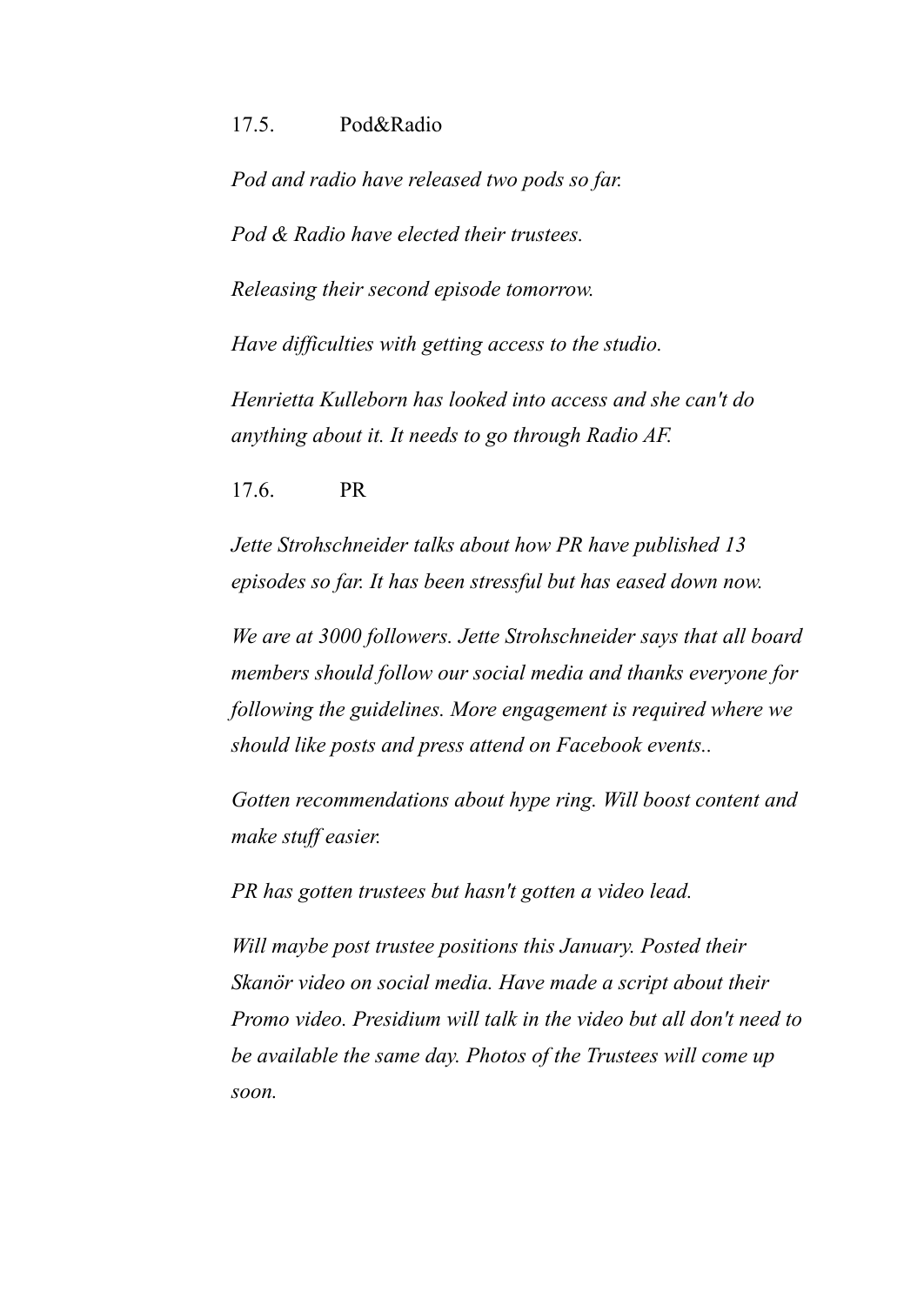*Miljaemilia Wala wonders if nominating committee and debate coordinators have contacted them about picture*

*The nominating committee will have their old photos.*

*Ellen Löfgren wonders what material they need for promo video.*

*Traveling to Berlin and a career fair would be nice. Early January is prefered deadline*

*Ellen Löfgren wonders what they need for trustee pictures.*

*Jette says that the person in casual outfit is needed and wants to be done within 2-3 weeks.*

*Henrietta Kulleborn has looked through our website and there are problems such as lack of updated information. Henrietta can update information if PR is stressed.*

17.7. Travel

*Travel has had their kick-of . In the process of contacting organisations. The Swedish embassy and Budesbank have been contacted. Will have a PR workshop.*

*Miljaemilia Wala asks about dates?*

*Caroline Danielsson says 11-16th*

*Ismar Didić wonders if next travel will allow board members*

*Caroline Danielsson says yes.*

17.8. Webzine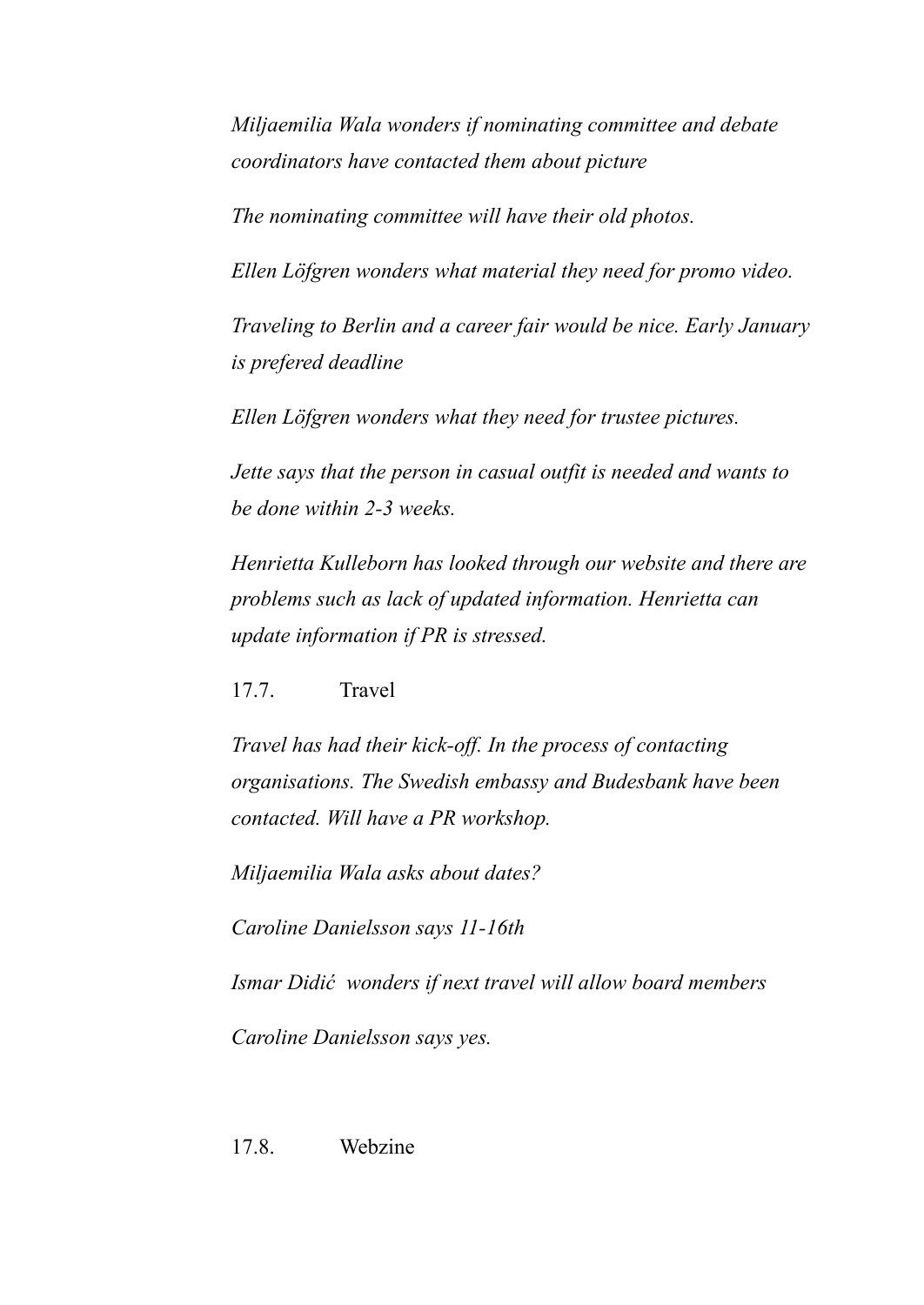|     | Webzine has filled their trustee positions. Have a lot of articles                          |
|-----|---------------------------------------------------------------------------------------------|
|     | scheduled. Everything is good. Webzine wants to collaborate with<br>other media committees. |
| 18. | <b>Other Points</b>                                                                         |
|     | No other points                                                                             |
| 19. | Confirmation of Next Board Meeting                                                          |
|     | 11/11 but without travel.                                                                   |
| 20. | Meeting Adjourned                                                                           |
|     | Henrietta Kulleborn adjourned the meeting at 20.32                                          |